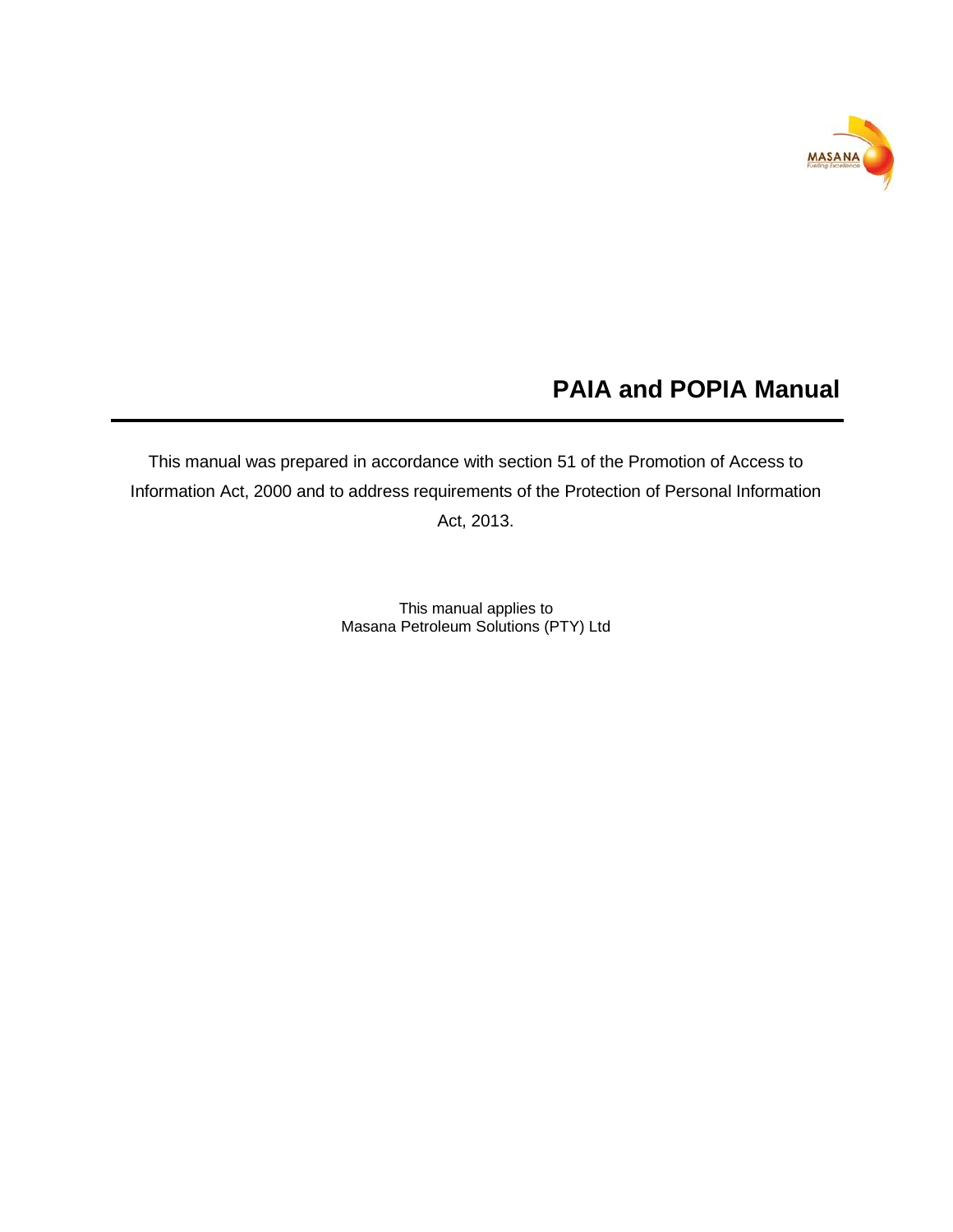

#### **Contents**

| 1.  |                                                                                                          |  |
|-----|----------------------------------------------------------------------------------------------------------|--|
| 2.  |                                                                                                          |  |
| 3.  |                                                                                                          |  |
| 4.  |                                                                                                          |  |
| 5.  |                                                                                                          |  |
| 6.  |                                                                                                          |  |
| 7.  |                                                                                                          |  |
| 8.  | Subjects and Categories of Records Available only on Request to Access in Terms of the Act               |  |
|     |                                                                                                          |  |
| 9.  |                                                                                                          |  |
| 10. | Description of the Records of the Body Which are Available in Accordance with any other                  |  |
|     |                                                                                                          |  |
| 11. | Detail to Facilitate a Request for Access to a Record of Masana (Section 51(1) (e))  10                  |  |
| 12. |                                                                                                          |  |
| 13. |                                                                                                          |  |
| 14. |                                                                                                          |  |
| 15. |                                                                                                          |  |
| 16. |                                                                                                          |  |
| 17. |                                                                                                          |  |
| 18. |                                                                                                          |  |
| 19. |                                                                                                          |  |
|     |                                                                                                          |  |
|     | Appendix 2: Part 1 - Processing of Personal Information in Accordance with POPI 26                       |  |
|     | Appendix 2: Part 2 - Categories of Data Subjects and Categories of Personal Information relating thereto |  |
|     |                                                                                                          |  |
|     |                                                                                                          |  |
|     |                                                                                                          |  |
|     |                                                                                                          |  |
|     | Appendix 3: Objection to the Processing of Personal Information in terms of Section 11(3) of the         |  |
|     |                                                                                                          |  |
|     | Appendix 4: Request for Correction or Deletion of Personal Information or Destroying or Deletion of      |  |
|     | Record of Personal Information in terms of Section 24(1) of the Protection of Personal                   |  |
|     |                                                                                                          |  |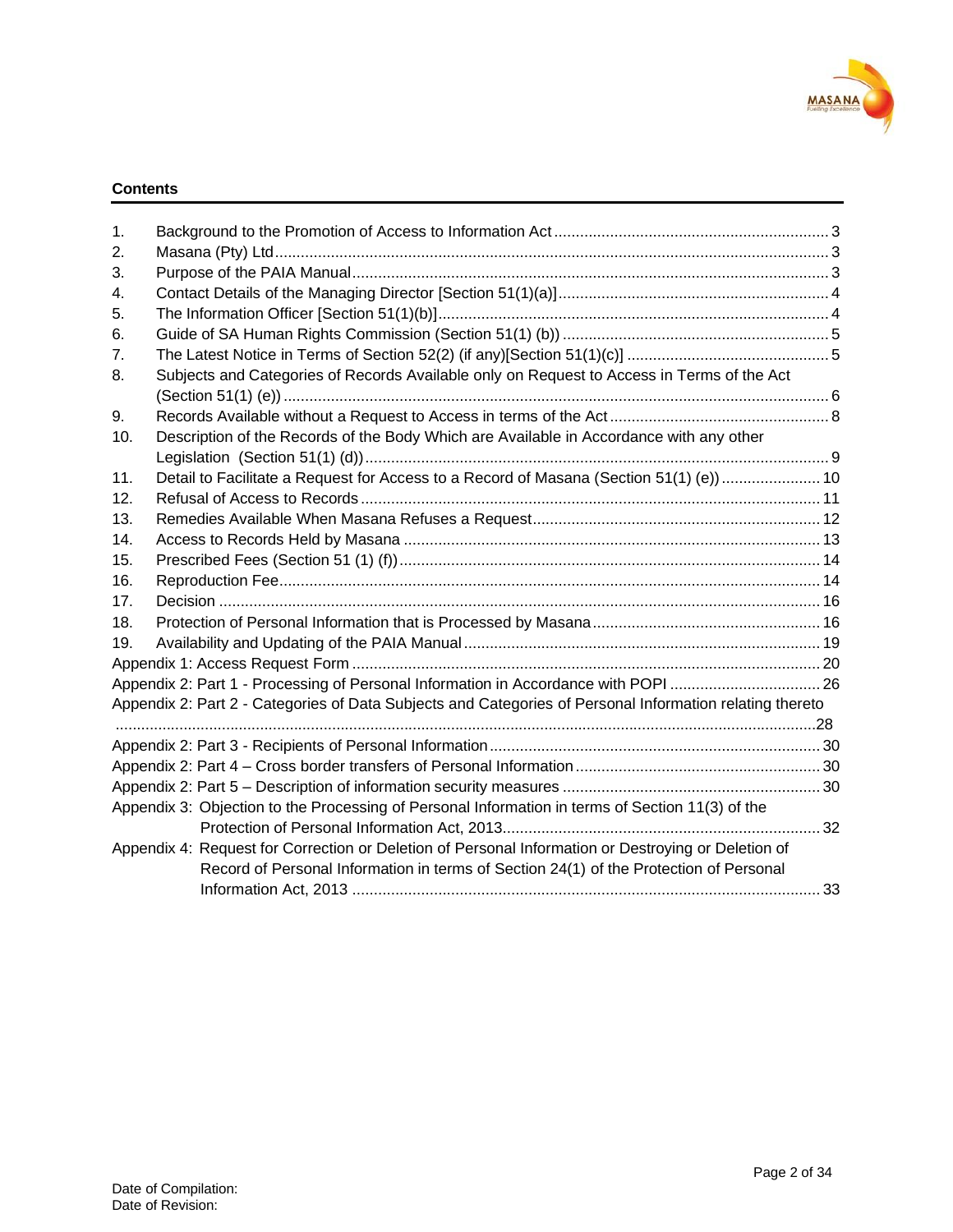

# <span id="page-2-0"></span>**1. Background to the Promotion of Access to Information Act**

- 1.1. The Promotion of Access to Information Act, No. 2 of 2000 (the "Act) was enacted on 3 February 2000, giving effect to the constitutional right in terms of section 32 of the Bill of Rights contained in the Constitution of the Republic of South Africa 108 of 1996 (the "Constitution") of access to any information held by the state and any information that is held by another person and that is required for the exercise or protection of any rights.
- 1.2. In terms of section 51 of the Act, all Private Bodies are required to compile an Information Manual ("PAIA Manual").
- 1.3. Where a request is made in terms of the Act, the body to whom the request is made is obliged to release the information, subject to applicable legislative and / or regulatory requirements, except where the Act expressly provides that the information may be adopted when requesting information from a public or private body.

#### <span id="page-2-1"></span>**2. Masana Petroleum Solutions Pty Ltd**

- 2.1. Masana is a marketer and reliable supplier of a range of petroleum products and solutions to various B2B sectors within the South African economy.
- 2.2. This PAIA Manual of Masana is available at its premises: 199 Oxford Parks, Oxford Road, Rosebank, Johannesburg.

#### <span id="page-2-2"></span>**3. Purpose of the PAIA Manual**

- 3.1. The purpose of PAIA is to promote the right of access to information, to foster a culture of transparency and accountability within Masana by giving the right to information that is required for the exercise or protection of any right and to actively promote a society in which the people of South Africa have effective access to information to enable them to exercise and protect their rights.
- 3.2. In order to promote effective governance of private bodies, it is necessary to ensure that everyone is empowered and educated to understand their rights in relation to public and private bodies.
- 3.3. Section 9 of the Act recognises that the right to access information cannot be unlimited and should be subject to justifiable limitations, including, but not limited to:
	- 3.3.1. Limitations aimed at the reasonable protection of privacy;
	- 3.3.2. Commercial confidentiality; and
	- 3.3.3. Effective, efficient and good governance;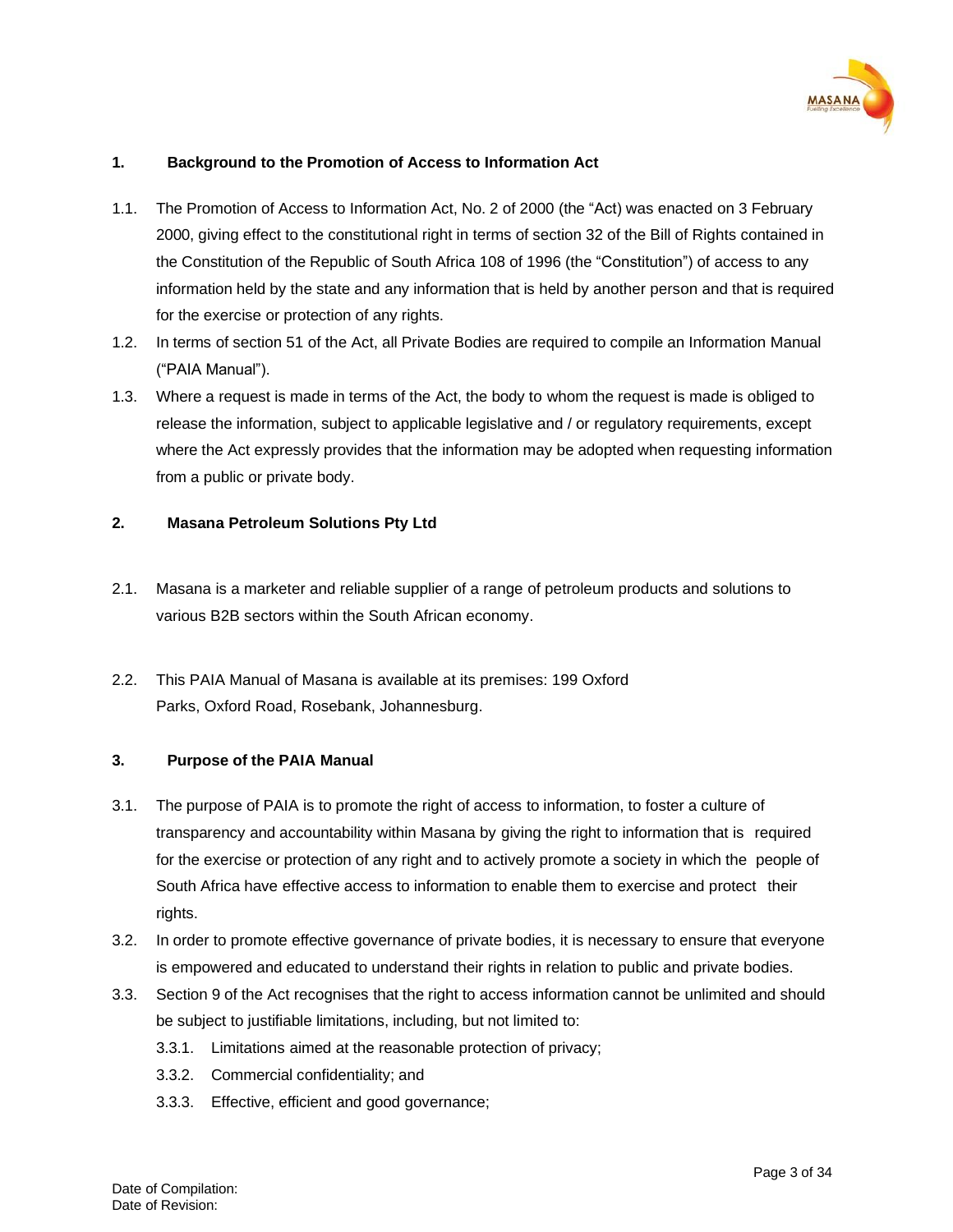

and in a manner which balances that right with any other rights, including such rights contained in the Bill of Rights in the Constitution.

3.4. This PAIA Manual complies with the requirements of guide mentioned in section 10 of the Act and recognises that upon commencement of the Protection of Personal Information Act 4 of 2013, that the appointed Information Regulator will be responsible to regulate compliance with the Act and its regulations by private and public bodies.

| Morena Sithole<br><b>Managing Director:</b> |                                |  |  |  |  |  |
|---------------------------------------------|--------------------------------|--|--|--|--|--|
| <b>Registered Address:</b>                  | 199 Oxford Parks, Oxford Road, |  |  |  |  |  |
|                                             | Rosebank, Johannesburg.        |  |  |  |  |  |
| <b>Postal Address:</b>                      | <b>As above</b>                |  |  |  |  |  |
| <b>Telephone Number:</b>                    | 1011 544 6300                  |  |  |  |  |  |
| <b>Website:</b>                             | lwww.masana.biz                |  |  |  |  |  |

# <span id="page-3-0"></span>**4. Contact Details of the Managing Director [Section 51(1)(a)]**

# <span id="page-3-1"></span>**5. The Information Officer [Section 51(1)(b)]**

- 5.1. The Act prescribes the appointment of an Information Officer for public bodies where such Information Officer is responsible to, inter alia, assess request for access to information. The head of a private body fulfils such a function in terms of section 51. Masana has opted to appoint an Information Officer to assess such a request for access to information as well as to oversee its required functions in terms of the Act.
- 5.2. The Information Officer appointed in terms of the Act also refers to the Information Officer as referred to in the Protection of Personal Information Act 4 of 2013. The Information Officer oversees the functions and responsibilities as required for in terms of both this Act as well as the duties and responsibilities in terms of section 55 of the Protection of Personal Information Act 4 of 2013 after registering with the Information Regulator.
- 5.3. The Information Officer may appoint, where it is deemed necessary, Deputy Information Officers, as allowed in terms of section 17 of the Act as well as section 56 of the Protection of Personal Information Act 4 of 2013. This is in order to render Masana as accessible as reasonable possible for requesters of its records and to ensure fulfilment of its obligations and responsibilities as prescribed in terms of section 55 of the Protection of Personal Information Act 4 of 2013. All request for information in terms of this Act must be addressed to the Information Officer.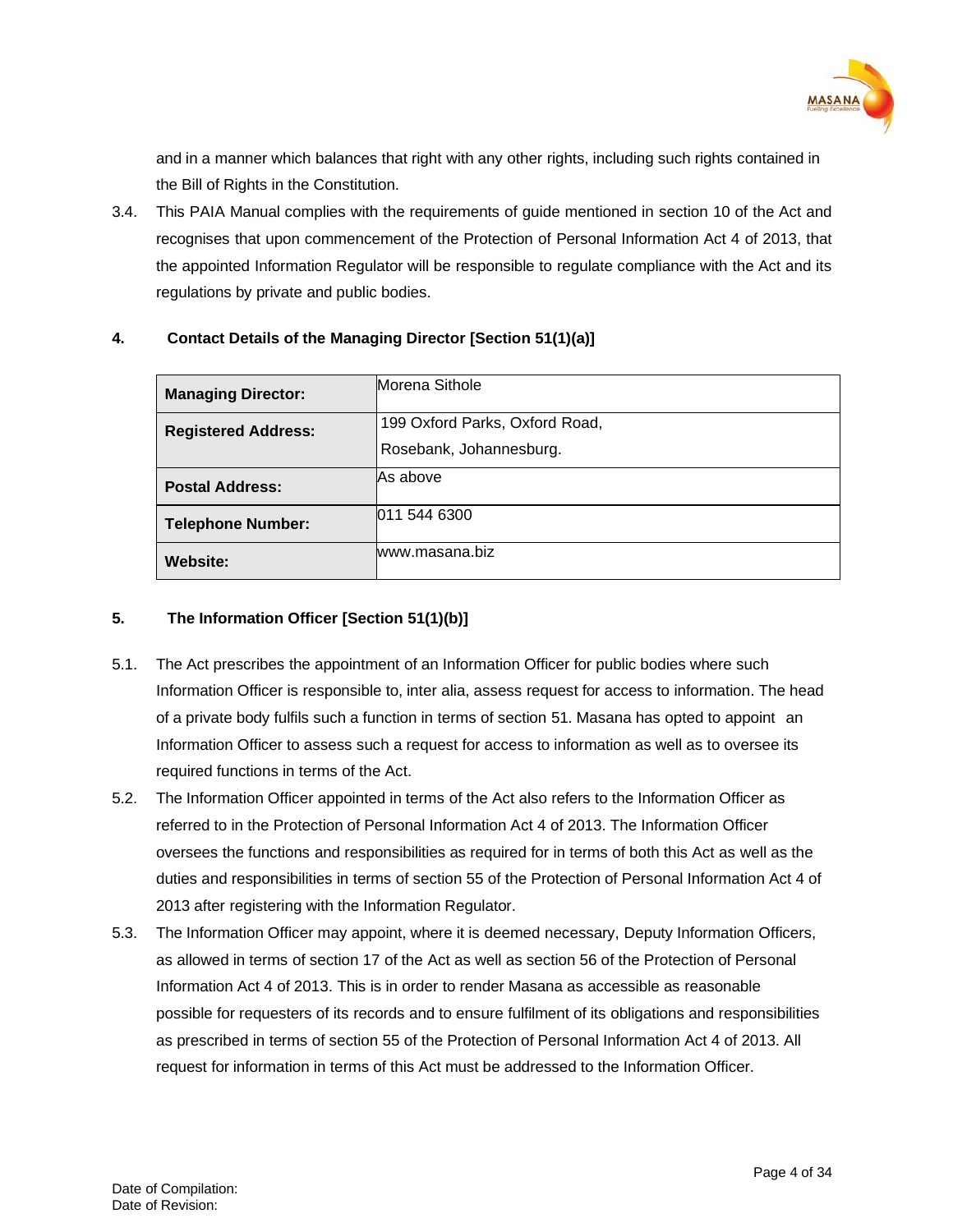

#### **Contact Details of the Information Officer**

| <b>Information Officer:</b> | Morena Sithole                                        |
|-----------------------------|-------------------------------------------------------|
| <b>Physical Address:</b>    | 199 Oxford Parks, Oxford Road, Rosebank, Johannesburg |
| <b>Telephone Number:</b>    | 011 544 6300                                          |
| Email:                      | morena.sithole@masana.biz                             |

# <span id="page-4-0"></span>**6. Guide of SA Human Rights Commission (Section 51(1) (b))**

- 6.1. The ACT grants a requester access to records of a private body, if the record is required for the exercise or protection of any rights. If a public body lodges a request, the public body must be acting in the public interest.
- 6.2. Requests in terms of the ACT shall be made in accordance with the prescribed procedures, at the rates provided. The forms and tariff are dealt with in paragraphs 6 and 7 of the Act.
- 6.3. Requesters are referred to the Guide in terms of Section 10 which has been compiled by the South African Human Rights Commission, which will contain information for the purposes of exercising Constitutional Rights. The Guide is available from the SAHRC.
- 6.4. The contact details of the Commission are:

| <b>Contact body:</b>     | The South African Human Rights Commission |
|--------------------------|-------------------------------------------|
| <b>Physical Address:</b> | PAIA Unit                                 |
|                          | Braampark Forum 3                         |
|                          | 33 Hoofd Street                           |
|                          | <b>Braamfontein</b>                       |
| <b>Postal Address:</b>   | Private Bag 2700, Houghton 2041           |
| <b>Telephone Number:</b> | +27 11 877 3600                           |
| E-Mail:                  | PAIA@sahrc.org.za                         |
| <b>Web Site:</b>         | www.sahrc.org.za                          |

# <span id="page-4-1"></span>**7. The Latest Notice in Terms of Section 52(2) (if any)[Section 51(1)(c)]**

No notice has been published on the categories of records that are automatically available without a person having to request access in terms of Section 52(2) of PAIA.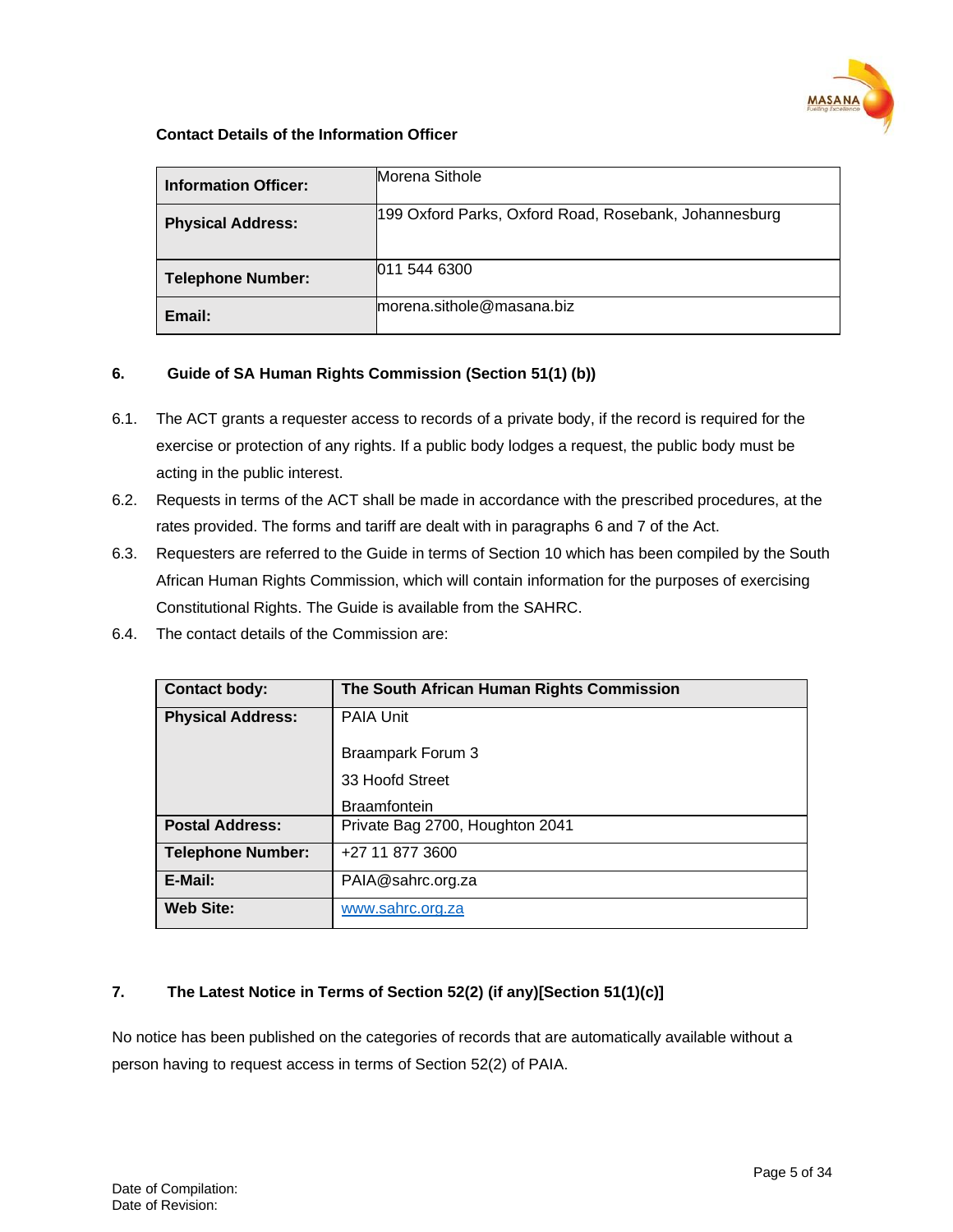

# <span id="page-5-0"></span>**8. Subjects and Categories of Records Available only on Request to Access in Terms of the Act (Section 51(1) (e))**

# 8.1. **Records held by Masana**

For the purposes of this clause 8.1, "Personnel" refers to any person who works for, or provides services to, or on behalf of Masana and receives or is entitled to receive remuneration and any other person who assist in carrying out or conducting the business of Masana. This includes, without limitation, directors (executive and non-executive), all permanent, temporary and parttime staff, as well as contract workers.

This clause serves as a reference to the categories of information that Masana holds. The information is classified and grouped according to records relating to the following subjects and categories:

| Subject                      | Category                                                                         |  |  |  |  |  |  |  |  |
|------------------------------|----------------------------------------------------------------------------------|--|--|--|--|--|--|--|--|
| <b>Companies Act Records</b> | All trust deeds;                                                                 |  |  |  |  |  |  |  |  |
|                              | Documents of Incorporation;                                                      |  |  |  |  |  |  |  |  |
|                              | Index of names of Directors;                                                     |  |  |  |  |  |  |  |  |
|                              | Memorandum of Incorporation;                                                     |  |  |  |  |  |  |  |  |
|                              | Minutes of meetings of the Board of Directors;                                   |  |  |  |  |  |  |  |  |
|                              | Minutes of meetings of Shareholders;                                             |  |  |  |  |  |  |  |  |
|                              | Proxy forms;                                                                     |  |  |  |  |  |  |  |  |
|                              | Register of debenture-holders;                                                   |  |  |  |  |  |  |  |  |
|                              | Register of directors' shareholdings;                                            |  |  |  |  |  |  |  |  |
|                              | Share certificates;                                                              |  |  |  |  |  |  |  |  |
|                              | Share Register and other statutory registers and/or records and/or<br>documents; |  |  |  |  |  |  |  |  |
|                              | Special resolutions/Resolutions passed at General and Class                      |  |  |  |  |  |  |  |  |
|                              | meetings;                                                                        |  |  |  |  |  |  |  |  |
|                              | Records relating to the appointment of:                                          |  |  |  |  |  |  |  |  |
|                              | Auditors;                                                                        |  |  |  |  |  |  |  |  |
|                              | Directors;                                                                       |  |  |  |  |  |  |  |  |
|                              | <b>Prescribed Officer.</b>                                                       |  |  |  |  |  |  |  |  |
|                              | Public Officer; and                                                              |  |  |  |  |  |  |  |  |
|                              | Secretary                                                                        |  |  |  |  |  |  |  |  |
| <b>Financial Records</b>     | Accounting Records;                                                              |  |  |  |  |  |  |  |  |
|                              | Annual Financial Reports;                                                        |  |  |  |  |  |  |  |  |
|                              | Annual Financial Statements                                                      |  |  |  |  |  |  |  |  |
|                              | Asset Registers;                                                                 |  |  |  |  |  |  |  |  |
|                              | Bank Statements;                                                                 |  |  |  |  |  |  |  |  |
|                              | Banking details and bank accounts;                                               |  |  |  |  |  |  |  |  |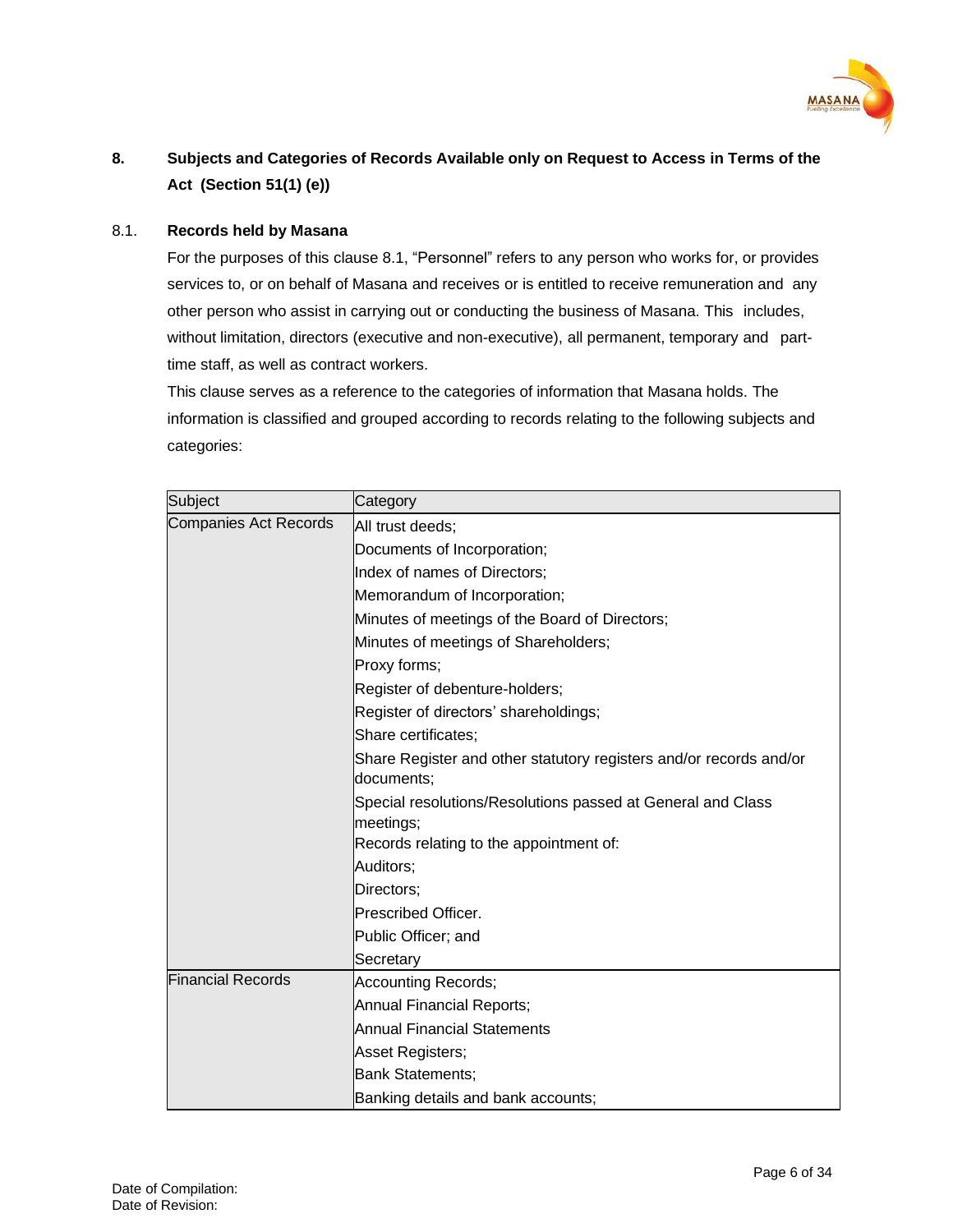

|                               | Banking Records;                                                   |
|-------------------------------|--------------------------------------------------------------------|
|                               | Debtors / Creditors statements and invoices;                       |
|                               | General ledgers and subsidiary ledgers;                            |
|                               | General reconciliation;                                            |
|                               | Invoices;                                                          |
|                               | Policies and procedures;                                           |
|                               | Rental Agreements; and                                             |
|                               | <b>Tax Returns</b>                                                 |
| Income Tax Records            | <b>PAYE Records:</b>                                               |
|                               | Documents issued to employees for income tax purposes;             |
|                               | Records of payments made to SARS on behalf of employees;           |
|                               | All other statutory compliances:                                   |
|                               | VAT                                                                |
|                               | <b>Skills Development Levies</b>                                   |
|                               | UIF                                                                |
|                               | <b>Workmen's Compensation</b>                                      |
|                               |                                                                    |
| Records                       | Personnel Documents And Accident books and records;                |
|                               | <b>Address Lists:</b>                                              |
|                               | Disciplinary Code and Records;                                     |
|                               | Employee benefits arrangements rules and records;                  |
|                               | Employment Contracts;                                              |
|                               | <b>Employment Equity Plan</b>                                      |
|                               | Forms and Applications;                                            |
|                               | Grievance Procedures;                                              |
|                               | Leave Records;                                                     |
|                               | Medical Aid Records;                                               |
|                               | Payroll reports/ Wage register;                                    |
|                               | Pension Fund Records;                                              |
|                               | Safety, Health and Environmental records;                          |
|                               | Salary Records;                                                    |
|                               | <b>CHIETA</b> records                                              |
|                               | Standard letters and notices                                       |
|                               | Training Manuals;                                                  |
|                               | Training Records;                                                  |
|                               |                                                                    |
| <b>Procurement Department</b> | Standard Terms and Conditions for supply of services and products; |
|                               | Contractor, client and supplier agreements;                        |
|                               | Lists of suppliers, products, services and distribution; and       |
|                               | Policies and Procedures.                                           |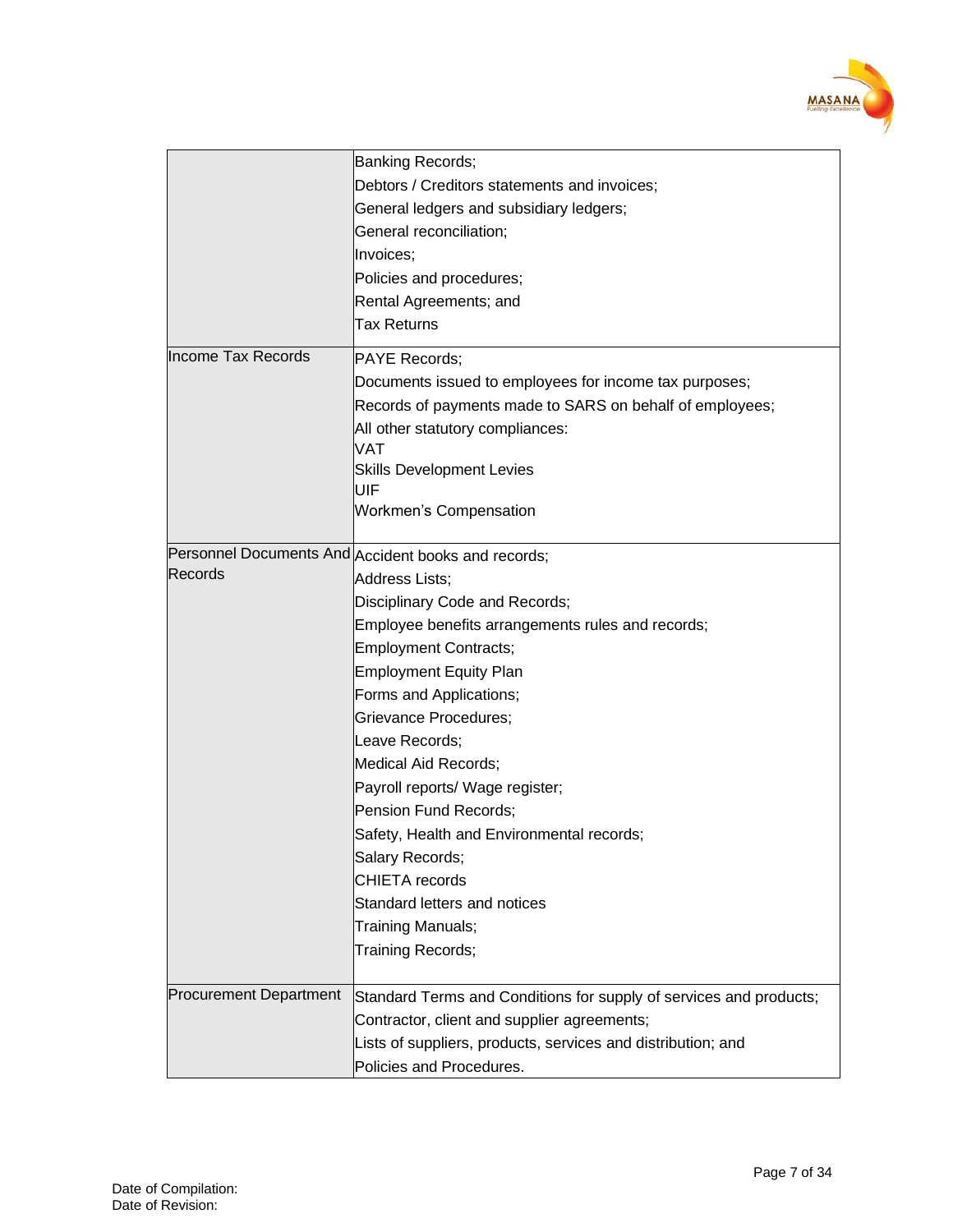

| <b>Sales Department</b>     | <b>Customer details</b>                                                |  |  |  |  |  |  |  |
|-----------------------------|------------------------------------------------------------------------|--|--|--|--|--|--|--|
|                             | Credit application information                                         |  |  |  |  |  |  |  |
|                             | Information and records provided by a third party                      |  |  |  |  |  |  |  |
| <b>Marketing Department</b> | Advertising and promotional material                                   |  |  |  |  |  |  |  |
| <b>Risk Management and</b>  | Audit reports;                                                         |  |  |  |  |  |  |  |
| Audit                       | Risk management frameworks; and                                        |  |  |  |  |  |  |  |
|                             | Risk management plans.                                                 |  |  |  |  |  |  |  |
| Safety, Health and          | Complete Safety, Health and Environment Risk Assessment                |  |  |  |  |  |  |  |
| Environment                 | <b>Environmental Managements Plans</b>                                 |  |  |  |  |  |  |  |
|                             | Inquiries, inspections, examinations by environmental authorities      |  |  |  |  |  |  |  |
| <b>IT Department</b>        | Computer / mobile device usage policy documentation;                   |  |  |  |  |  |  |  |
|                             | Disaster recovery plans;                                               |  |  |  |  |  |  |  |
|                             | Hardware asset registers;                                              |  |  |  |  |  |  |  |
|                             | Information security policies/standards/procedures;                    |  |  |  |  |  |  |  |
|                             | Information technology systems and user manuals                        |  |  |  |  |  |  |  |
|                             | Information usage policy documentation;                                |  |  |  |  |  |  |  |
|                             | Project implementation plans;                                          |  |  |  |  |  |  |  |
|                             | Software licensing; and                                                |  |  |  |  |  |  |  |
|                             | System documentation and manuals.                                      |  |  |  |  |  |  |  |
| <b>Corporate Social</b>     | CSR schedule of projects/record of organisations that receive funding; |  |  |  |  |  |  |  |
| Responsibility (CSR)        | Reports, books, publications and general information related to CSR    |  |  |  |  |  |  |  |
|                             | spend;                                                                 |  |  |  |  |  |  |  |
|                             | Records and contracts of agreement with funded organisations.          |  |  |  |  |  |  |  |

8.2. Note that the accessibility of the records may be subject to the grounds of refusal set out in this PAIA manual. Amongst other, records deemed confidential on the part of a third party, will necessitate permission from the third party concerned, in addition to normal requirements, before Masana will consider access.

# <span id="page-7-0"></span>**9. Records Available without a Request to Access in terms of the Act**

- 9.1. Records of a public nature, typically those disclosed on the Masana website and in its various annual reports, may be accessed without the need to submit a formal application.
- 9.2. Other non-confidential records, such as statutory records maintained at CIPC, may also be accessed without the need to submit a formal application, however, please note that an appointment to view such records will still have to be made with the Information Officer.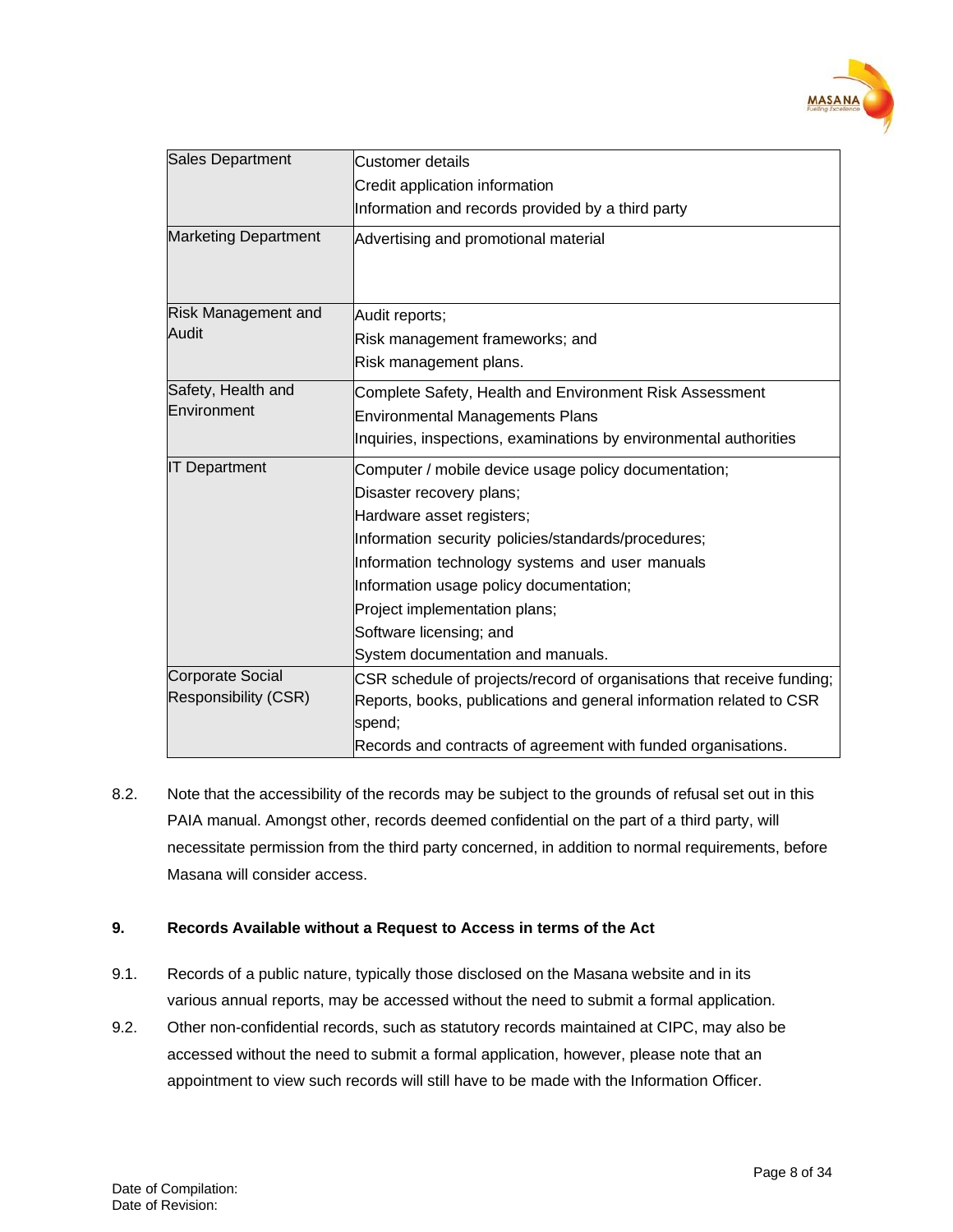

# <span id="page-8-0"></span>**10. Description of the Records of the Body Which are Available in Accordance with any other Legislation (Section 51(1) (d))**

- 10.1. Where applicable to its operations, Masana also retains records and documents in terms of the legislation below. Unless disclosure is prohibited in terms of legislation, regulations, contractual agreement or otherwise, records that are required to be made available in terms of these acts shall be made available for inspection by interested parties in terms of the requirements and conditions of the Act; the below mentioned legislation and applicable internal policies and procedures, should such interested parties be entitled to such information. A request to access must be done in accordance with the prescriptions of the Act.
	- a. Auditing Professions Act, No 26 of 2005;
	- b. Basic Conditions of Employment Act, No 75 of 1997;
	- c. Broad- Based Black Economic Empowerment Act, No 75 of 1997;
	- d. Business Act, No 71 of 1991;
	- e. Companies Act, No 71 of 2008;
	- f. Compensation for Occupational Injuries & Diseases Act, 130 of 1993;
	- g. Competition Act, No.71 of 2008;
	- h. Constitution of the Republic of South Africa 2008;
	- i. Copyright Act, No 98 of 1978;
	- j. Customs & Excise Act, 91 of 1964;
	- k. Electronic Communications Act, No 36 of 2005;
	- l. Electronic Communications and Transactions Act, No 25 of 2002;
	- m. Employment Equity Act, No 55 of 1998;
	- n. Financial Intelligence Centre Act, No 38 of 2001;
	- o. Identification Act, No. 68 of 1997;
	- p. Income Tax Act, No 58 of 1962;
	- q. Intellectual Property Laws Amendment Act, No 38 of 1997;
	- r. Labour Relations Act, No 66 of 1995;
	- s. Long Term Insurance Act, No 52 of 1998;
	- t. Occupational Health & Safety Act, No 85 of 1993;
	- u. Pension Funds Act, No 24 of 1956;
	- v. Prescription Act, No 68 of 1969;
	- w. Prevention of Organised Crime Act, No 121 of 1998;
	- x. Promotion of Access to Information Act, No 2 of 2000;
	- y. Protection of Personal Information Act, No. 4 of 2013;
	- z. Regulation of Interception of Communications and Provision of Communication-Related Information Act 70 of 2002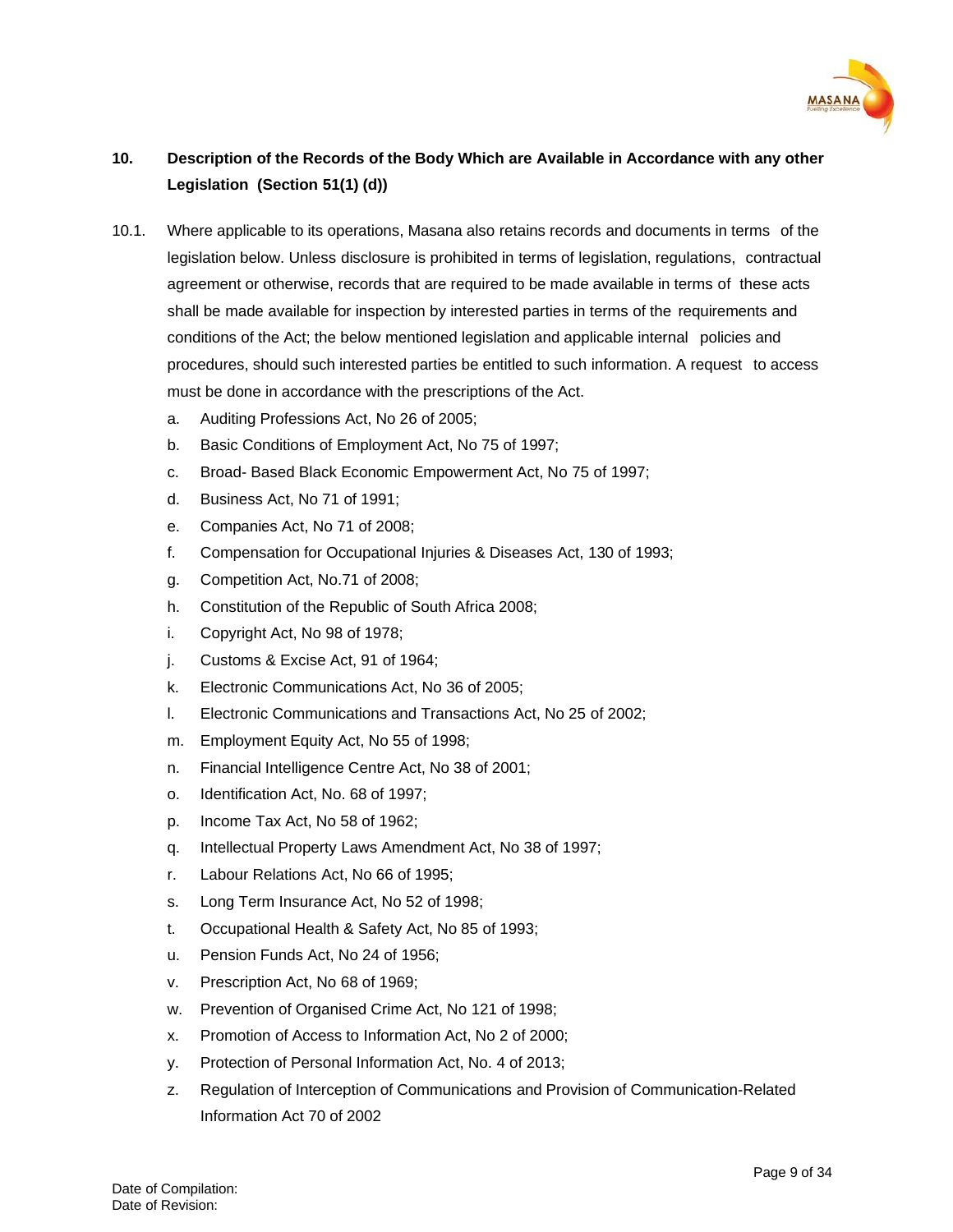

- aa. Revenue laws Second Amendment Act. No 61 of 2008;
- bb. Skills Development Levies Act No. 9 of 1999;
- cc. Short-term Insurance Act No. 53 of 1998;
- dd. Trust Property Control Act 57 of 1988
- ee. Unemployment Insurance Contributions Act 4 of 2002;
- ff. Unemployment Insurance Act No. 30 of 1966;
- gg. Value Added Tax Act 89 of 1991.

*\* Although we have used our best endeavours to supply a list of applicable legislation, it is possible that this list may be incomplete. Whenever it comes to our attention that existing or new legislation allows a Requester access on a basis other than as set out in PAIA, we shall update the list accordingly. If a Requester believes that a right of access to a record exists in terms of other legislation listed above or any other legislation, the Requester is required to indicate what legislative right the request is based on, to allow the Information Officer the opportunity of considering the request in light thereof.*

10.2. It is further recorded that the accessibility of documents and records may be subject to the grounds of refusal set out in this PAIA Manual.

#### <span id="page-9-0"></span>**11. Detail to Facilitate a Request for Access to a Record of Masana (Section 51(1) (e))**

- 11.1. The requester must comply with all the procedural requirements contained in the Act relating to the request for access to a record.
- 11.2. The requester must complete the prescribed form enclosed herewith, and submit same as well as payment of a request fee and a deposit (if applicable) to the Information Officer or the Deputy Information Officer at the postal or physical address, or electronic mail address as noted in clause 5 above.
- 11.3. The prescribed from must be filled in with sufficient information to enable the Information Officer to identify:
	- a. the record or records requested; and
	- b. the identity of the requester.
- 11.4. The requester should indicate which form of access is required and specify a postal address or fax number of the requester in the Republic;
- 11.5. The requester must state that he/she requires the information in order to exercise or protect a right, and clearly state what the nature of the right is so to be exercised or protected. The requester must clearly specify why the record is necessary to exercise or protect such a right (section 53(2)(d)).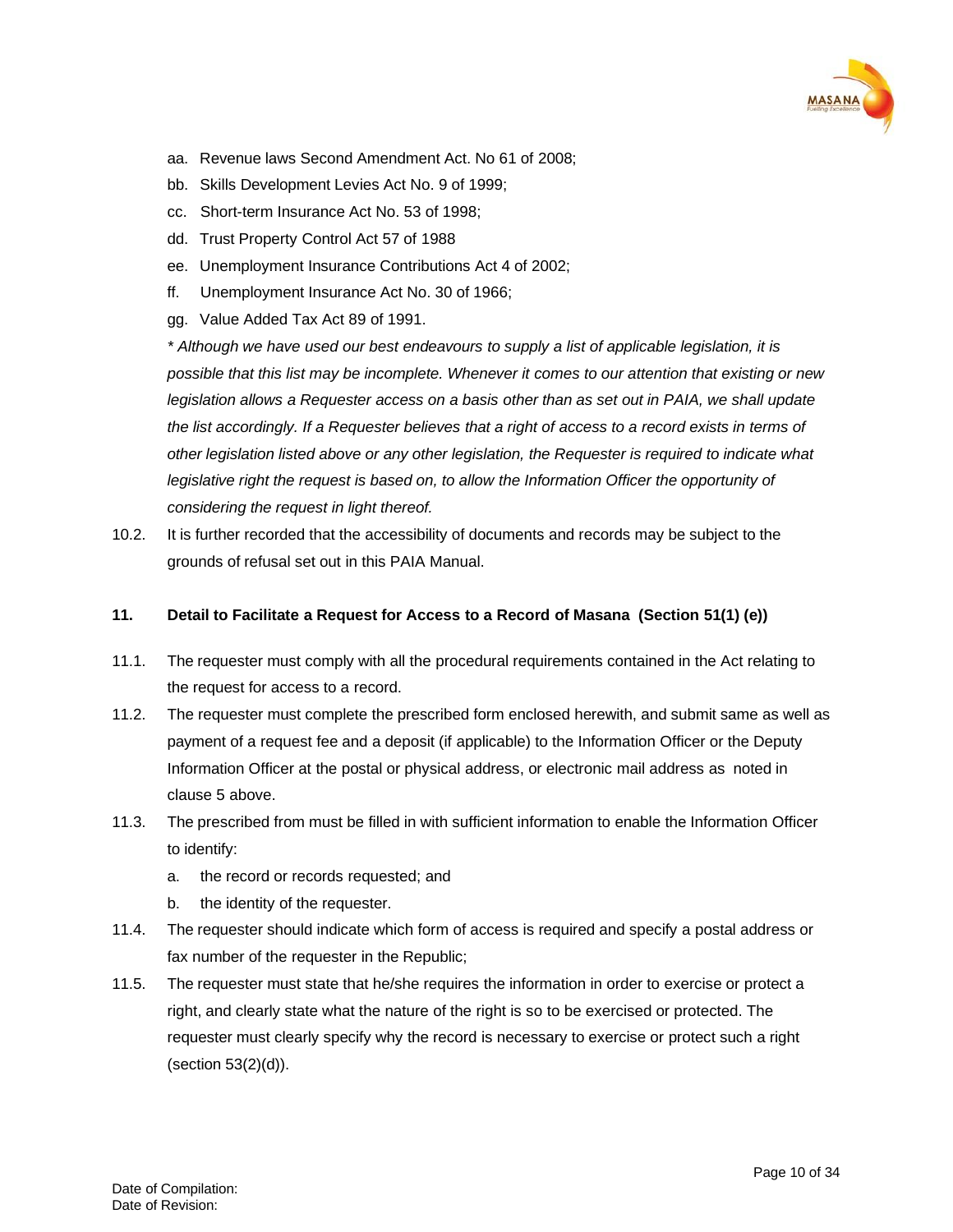

- 11.6. Masana will process the request within 30 (thirty) days, unless the requester has stated special reasons to the satisfaction of the Information Officer that circumstances dictate that the above time periods not be complied with.
- 11.7. The requester shall be advised whether access is granted or denied in writing. If, in addition, the requester requires the reasons for the decision in any other manner, the requester will be obliged to state which manner and the particulars required.
- 11.8. If a request is made on behalf of another person, then the requester must submit proof of the capacity in which the requester is making the request to the reasonable satisfaction of the Information Officer (section 53(2)(f)).
- 11.9. If an individual is unable to complete the prescribed form because of illiteracy or disability, such a person may make the request orally.
- 11.10. The requester must pay the prescribed fee,before any further processing can take place.
- 11.11. All information as listed in clause 11 herein should be provided and failing which the process will be delayed until the required information is provided. The prescribed time periods will not commence until the requester has furnished all the necessary and required information. The Information Officer shall sever a record, if possible, and grant only access to that portion requested and which is not prohibited from being disclosed.

# <span id="page-10-0"></span>**12. Refusal of Access to Records**

# 12.1. Grounds to Refuse Access

A private body such as Masana is entitled to refuse a request for information.

- 12.1.1. The main grounds for Masana to refuse a request for information relates to the:
	- a. mandatory protection of the privacy of a third party who is a natural person or a deceased person (section 63) or a juristic person, as included in the Protection of Personal Information Act 4 of 2013, which would involve the unreasonable disclosure of personal information of that natural or juristic person;
	- b. mandatory protection of personal information and for disclosure of any personal information to, in addition to any other legislative, regulatory or contractual agreements, comply with the provisions of the Protection of Personal Information Act 4 of 2013;
	- c. mandatory protection of the commercial information of a third party (section 64) if the record contains:
		- i. trade secrets of the third party;
		- ii. financial, commercial, scientific or technical information which disclosure could likely cause harm to the financial or commercial interests of that third party;
		- iii. information disclosed in confidence by a third party to Masana, if the disclosure could put that third party at a disadvantage in negotiations or commercial competition;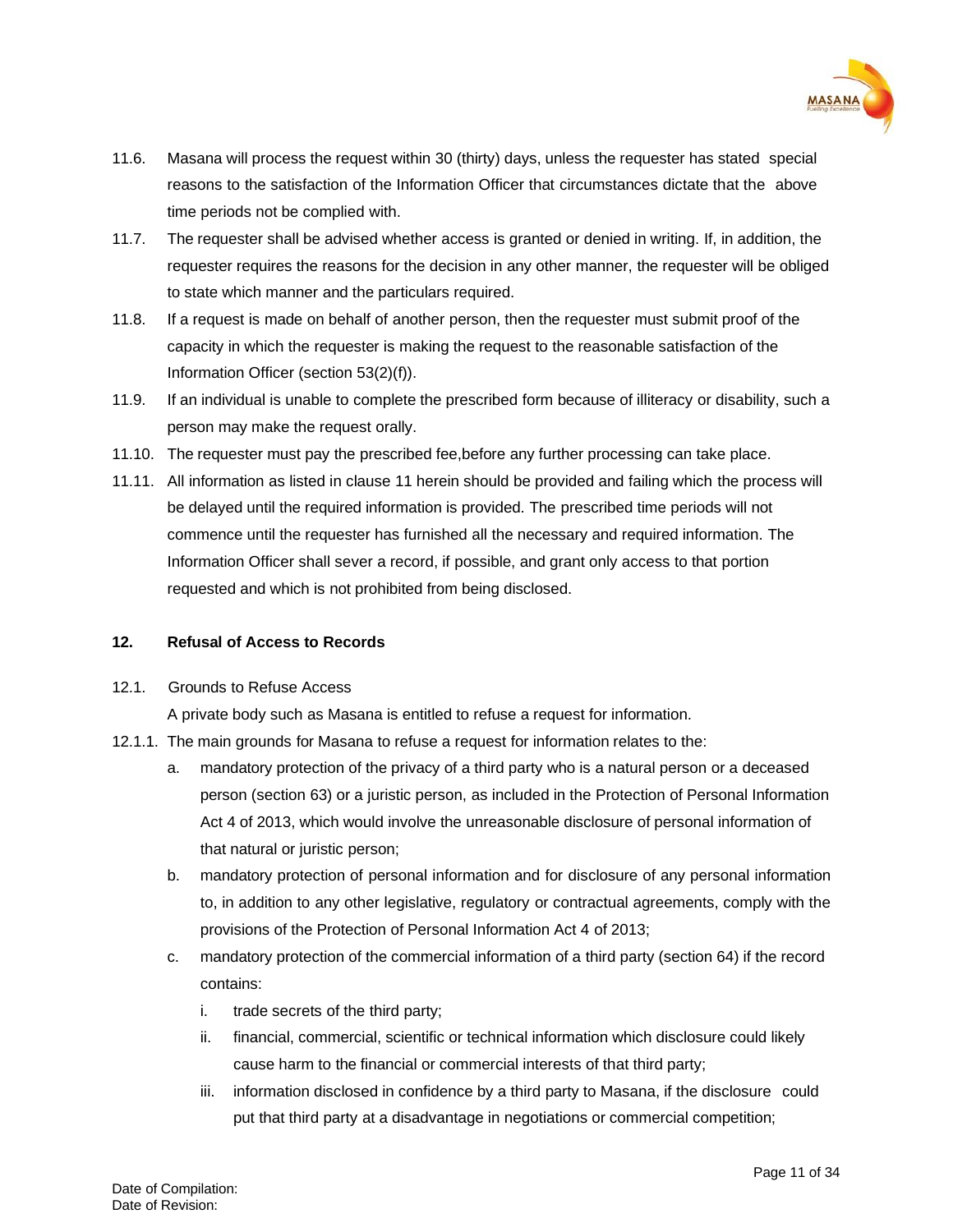

- d. mandatory protection of confidential information of third parties (section 65) if it is protected in terms of any agreement;
- e. mandatory protection of the safety of individuals and the protection of property (section 66);
- f. mandatory protection of records which would be regarded as privileged in legal proceedings (section 67).
- 12.1.2. The commercial activities (section 68) of a private body, such as Masana, which may include:
	- a. trade secrets of Masana;
	- b. financial, commercial, scientific or technical information which disclosure could likely cause harm to the financial or commercial interests of Masana;
	- c. information which, if disclosed could put Masana at a disadvantage in negotiations or commercial competition;
	- d. a computer program which is owned by Masana, and which is protected by copyright;
	- e. the research information (section 69) of Masana or a third party, if its disclosure would disclose the identity of Masana, the researcher or the subject matter of the research and would place the research at a serious disadvantage.
- 12.1.3. Requests for information that are clearly frivolous or vexatious, or which involve an unreasonable diversion of resources shall be refused.
- 12.1.4. All requests for information will be assessed on their own merits and in accordance with the applicable legal principles and legislation.
- 12.1.5. If a requested record cannot be found or if the record does not exist, the Information Officer shall, by way of an affidavit or affirmation, notify the requester that it is not possible to give access to the requested record. Such a notice will be regarded as a decision to refuse a request for access to the record concerned for the purpose of the Act. If the record should later be found, the requester shall be given access to the record in the manner stipulated by the requester in the prescribed form, unless the Information Officer refuses access to such record.

# <span id="page-11-0"></span>**13. Remedies Available When Masana Refuses a Request**

13.1. Internal Remedies

Masana does not have internal appeal procedures. The decision made by the Information Officer is final. Requesters will have to exercise such external remedies at their disposal if the request for information is refused, and the requestor is not satisfied with the answer supplied by the Information Officer.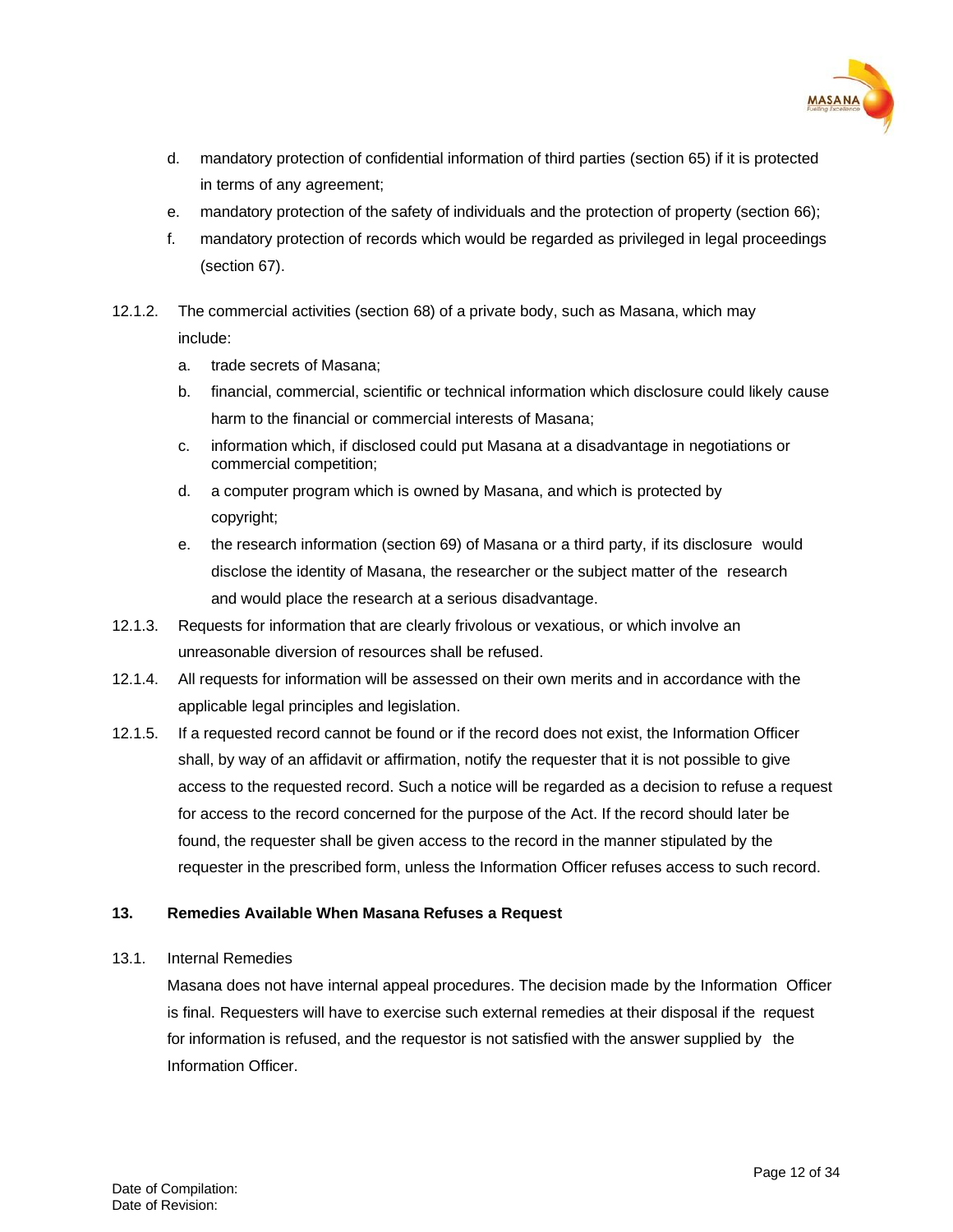#### 13.2. External Remedies

- 13.2.1. A requestor that is dissatisfied with the Information Officer's refusal to disclose information, may within 30 (thirty) days of notification of the decision, may apply to a Court for relief.
- 13.2.2. A third party dissatisfied with the Information Officer's decision to grant a request for information, may within 30 (thirty) days of notification of the decision, apply to a Court for relief. For purposes of the Act, the Courts that have jurisdiction over these applications are the Constitutional Court, the High Court or another court of similar status and a Magistrate's Court designated by the Minister of Justice and Constitutional Development and which is presided over by a designated Magistrate.

#### <span id="page-12-0"></span>**14. Access to Records Held by Masana**

- 14.1. Prerequisites for Access by Personal/Other Requester
- 14.1.1. Records held by Masana may be accessed by requests only once the prerequisite requirements for access have been met.
- 14.1.2. A requester is any person making a request for access to a record of Masana. There are two types of requesters:
	- a. Personal Requester
		- i. A personal requester is a requester who is seeking access to a record containing personal information about the requester.
		- ii. Masana will voluntarily provide the requested information, or give access to any record with regard to the requester's personal information. The prescribed fee for reproduction of the information requested will be charged.
	- b. Other Requester
		- i. This requester (other than a personal requester) is entitled to request access to information on third parties.
		- ii. In considering such a request, Masana will adhere to the provisions of the Act. Section 71 requires that the Information Officer take all reasonable steps to inform a third party to whom the requested record relates of the request, informing him/her that he/she may make a written or oral representation to the Information Officer why the request should be refused or, where required, give written consent for the disclosure of the Information.

Masana is not obliged to voluntarily grant access to such records. The requester must fulfil the prerequisite requirements, in accordance with the requirements of the Act and as stipulated in Chapter 5; Part 3, including the payment of a request and access fee.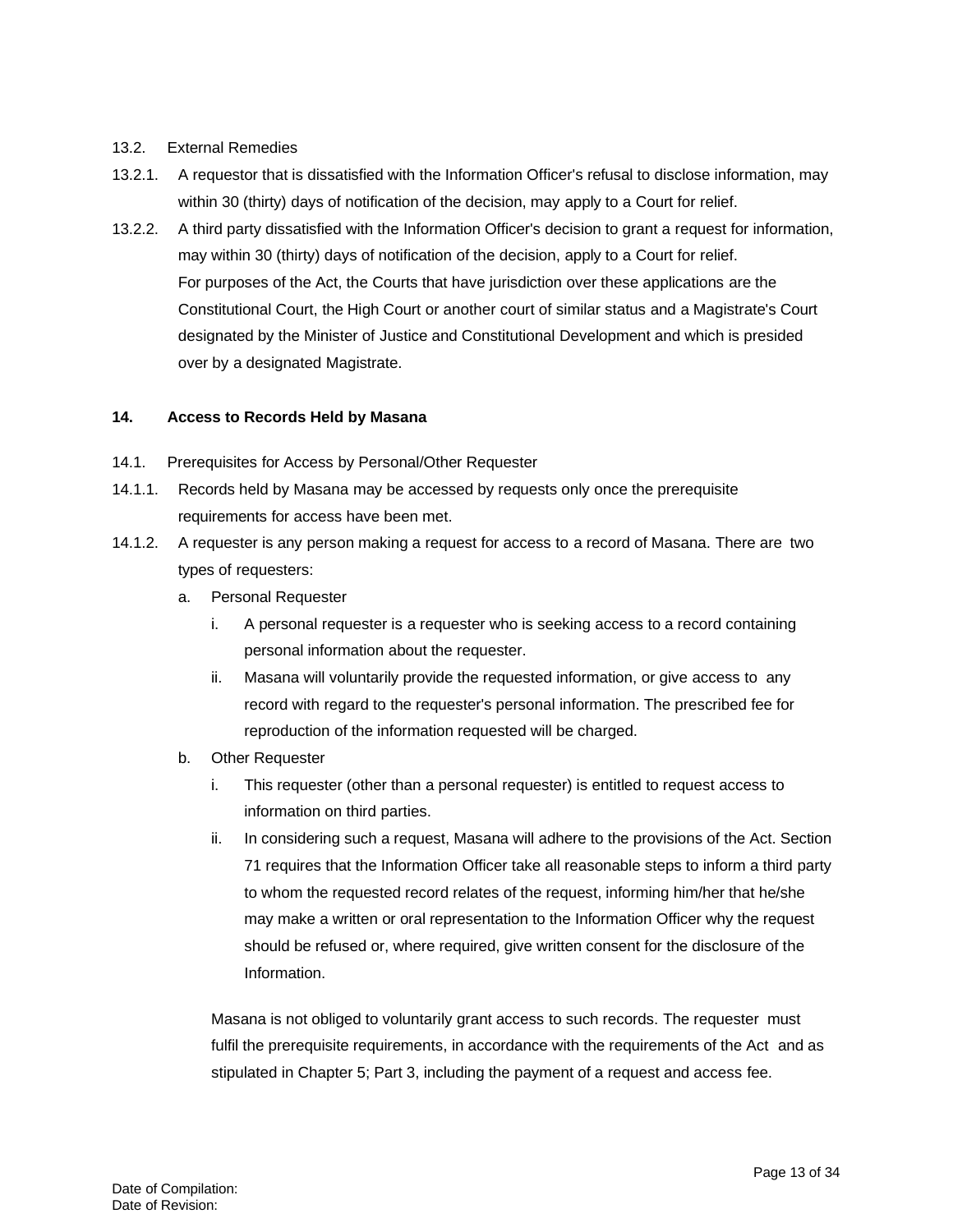# <span id="page-13-0"></span>**15. Prescribed Fees (Section 51 (1) (f))**

- 15.1. Fees Provided by the Act
- 15.1.1. The Act provides for two types of fees, namely:
	- a. A request fee, which is a form of administration fee to be paid by all requesters except personal requesters, before the request is considered and is not refundable; and
	- b. An access fee, which is paid by all requesters in the event that a request for access is granted. This fee is inclusive of costs involved by the private body in obtaining and preparing a record for delivery to the requester.
- 15.1.2. When the request is received by the Information Officer, such officer shall by notice require the requester, other than a personal requester, to pay the prescribed request fee, before further processing of the request (section 54(1)).
- 15.1.3. If the search for the record has been made and the preparation of the record for disclosure, including arrangement to make it available in the requested form, requires more than the hours prescribed in the regulations for this purpose, the Information Officer shall notify the requester to pay as a deposit the prescribed portion of the access fee which would be payable if the request is granted.
- 15.1.4. The Information Officer shall withhold a record until the requester has paid the fees as indicated below.
- 15.1.5. A requester whose request for access to a record has been granted, must pay an access fee that is calculated to include, where applicable, the request fee, the process fee for reproduction and for search and preparation, and for any time reasonably required in excess of the prescribed hours to search for and prepare the record for disclosure including making arrangements to make it available in the request form.
- 15.1.6. If a deposit has been paid in respect of a request for access, which is refused, then the Information Officer concerned must repay the deposit to the requester.

# <span id="page-13-1"></span>**16. Reproduction Fee**

16.1. Where Masana has voluntarily provided the Minister with a list of categories of records that will automatically be made available to any person requesting access thereto, the only charge that may be levied for obtaining such records, will be a fee for reproduction of the record in question.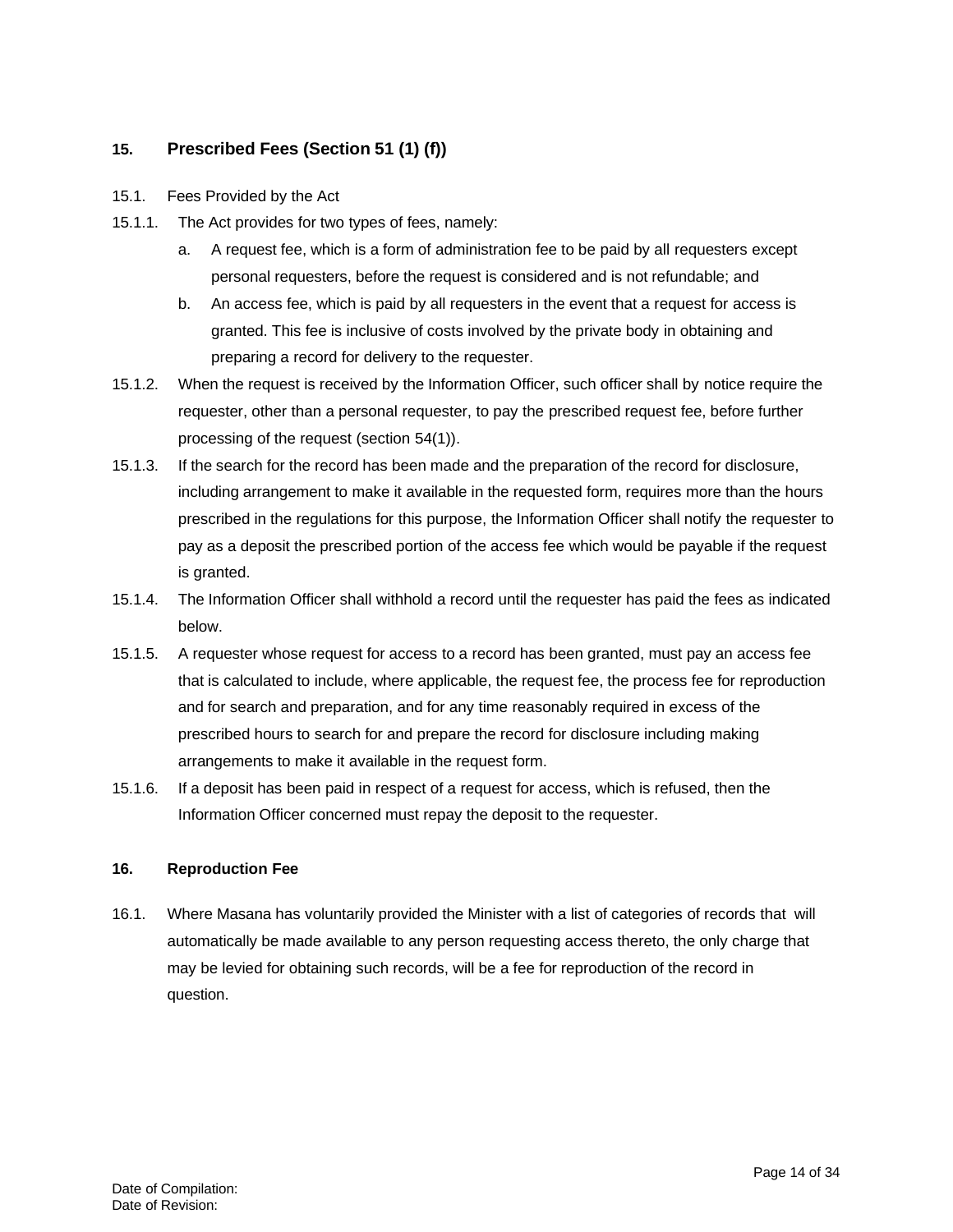

| <b>Reproduction of Information Fees</b>                                   | Fees to be<br>Charged |
|---------------------------------------------------------------------------|-----------------------|
| Information in an A-4 size page photocopy or part thereof                 | R <sub>1</sub> ,10    |
| A printed copy of an A4-size page or part thereof                         | R 0,75                |
| A copy in computer-readable format, for example:<br>Compact disc          | R 70,00               |
| A transcription of visual images, in an A4-size page or<br>part thereof   | R 40,00               |
| A copy of visual images                                                   | R 60,00               |
| A transcription of an audio record for an A4-size page or<br>part thereof | R 20,00               |
| A copy of an audio record                                                 | R 30,00               |

#### 16.2. Request Fees

Where a requester submits a request for access to information held by an institution on a person other than the requester himself/herself, a request fee in the amount of R50,00 is payable up-front before the institution will further process the request received.

# 16.3. Access Fees

16.3.1. An access fee is payable in all instances where a request for access to information is granted, except in those instances where payment of an access fee is specially excluded in terms of the Act or an exclusion is determined by the Minister in terms of section 54(8). The applicable access fees which will be payable are: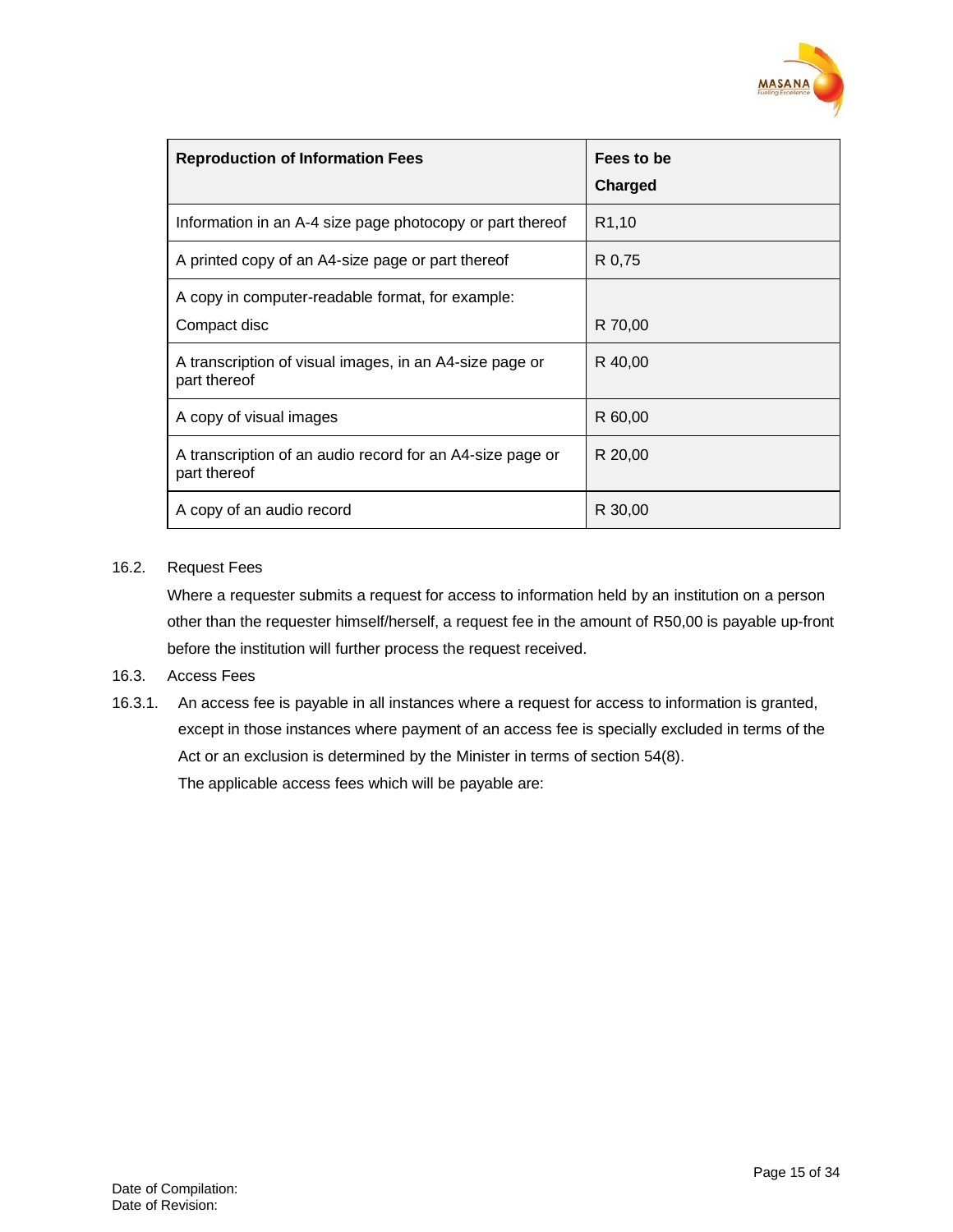

| <b>Access of Information Fees</b>                                                                 | Fees to be<br>Charged |
|---------------------------------------------------------------------------------------------------|-----------------------|
|                                                                                                   |                       |
| Information in an A-4 size page photocopy or part thereof                                         | R 1,10                |
| A printed copy of an A4-size page or part thereof                                                 | R 0,75                |
| A copy in computer-readable format, for example:<br>Stiffy disc<br>Compact disc                   | R 7,50<br>R 70,00     |
| A transcription of visual images, in an A4-size page or<br>part thereof                           | R 40,00               |
| A copy of visual images                                                                           | R 60,00               |
| A transcription of an audio record for an A4-size page or<br>part thereof                         | R 20,00               |
| A copy of an audio record<br>*Per hour or part of an hour reasonably required for such<br>search. | R 30,00*              |

Where a copy of a record needs to be posted the actual postal fee is payable.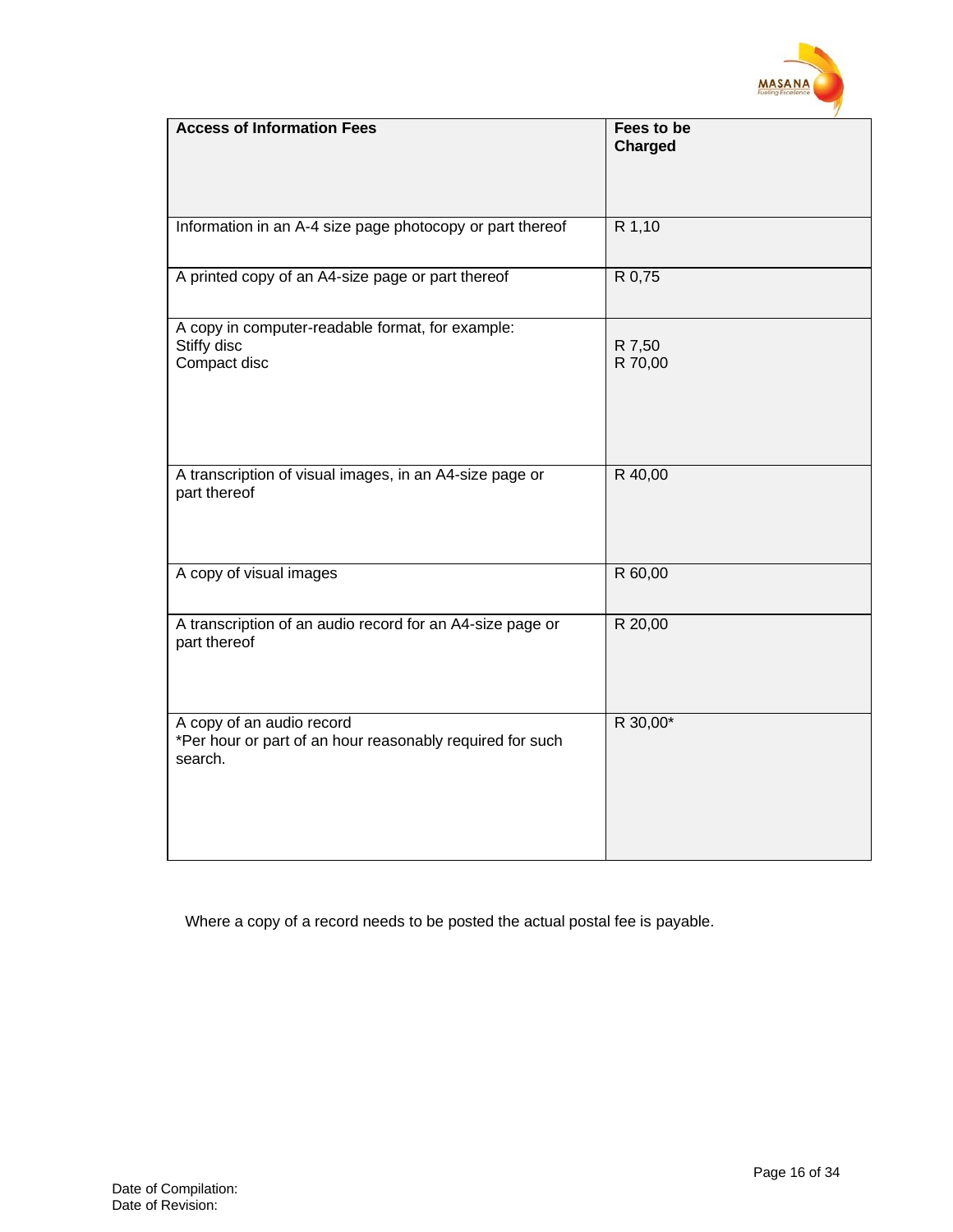

# 16.4. Deposits

- 16.4.1. Where the institution receives a request for access to information held on a person other than the requester himself/herself and the Information Officer upon receipt of the request is of the opinion that the preparation of the required record of disclosure will take more than 6 (six) hours, a deposit is payable by the requester.
- 16.4.2. The amount of the deposit is equal to 1/3 (one third) of the amount of the applicable access fee.

# 16.5. Collection Fees

- 16.5.1. The initial "request fee" of R50,00 should be deposited into the bank account below and a copy of the deposit slip, application form and other correspondence / documents, forwarded to the Information Officer via email.
- 16.5.2. The officer will collect the initial "request fee" of applications received directly by the Information Officer via email.
- 16.5.3. All fees are subject to change as allowed for in the Act and as a consequence such escalations may not always be immediately available at the time of the request being made. Requesters shall be informed of any changes in the fees prior to making a payment.

# <span id="page-16-0"></span>**17. Decision**

- 17.1. Time Allowed to Institution
- 17.1.1. Masana will, within 30 (thirty) days of receipt of the request, decide whether to grant or decline the request and give notice with reasons (if required) to that effect.
- 17.1.2. The 30 (thirty) day period within which Masana has to decide whether to grant or refuse the request, may be extended for a further period of not more than (30) thirty days if the request is for a large number of information, or the request requires a search for information held at another office of Masana and the information cannot reasonably be obtained within the original 30 (thirty) day period.
- 17.1.3. Masana will notify the requester in writing should an extension be sought.

# <span id="page-16-1"></span>**18. Protection of Personal Information that is Processed by Masana**

18.1. Chapter 3 of POPIA provides for the minimum Conditions for Lawful Processing of Personal Information by a Responsible Party. These conditions may not be derogated from unless specific exclusions apply as outlined in POPIA.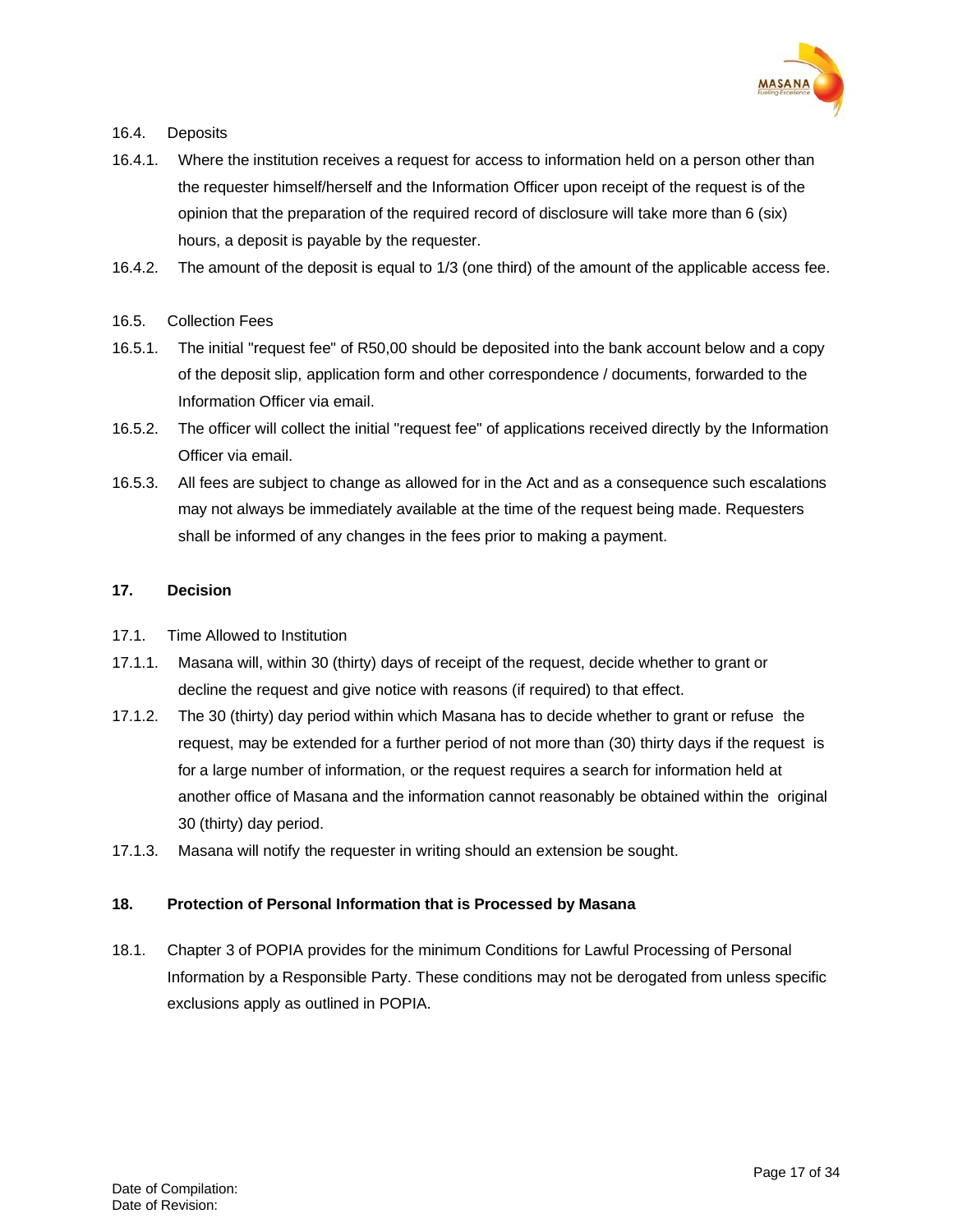

- 18.2. Masana needs Personal Information relating to both individual and juristic persons in order to carry out its business and organisational functions. The manner in which this information is Processed and the purpose for which it is Processed is determined by Masana. Masana is accordingly a Responsible Party for the purposes of POPIA and will ensure that the Personal Information of a Data Subject:
- 18.2.1. is processed lawfully, fairly and transparently. This includes the provision of appropriate information to Data Subjects when their data is collected by Masana, in the form of privacy or data collection notices. Masana must also have a legal basis (for example, consent) to process Personal Information;
- 18.2.2. is processed only for the purposes for which it was collected;
- 18.2.3. will not be processed for a secondary purpose unless that processing is compatible with the original purpose.
- 18.2.4. is adequate, relevant and not excessive for the purposes for which it was collected;
- 18.2.5. is accurate and kept up to date;
- 18.2.6. will not be kept for longer than necessary;
- 18.2.7. is processed in accordance with integrity and confidentiality principles; this includes physical and organisational measures to ensure that Personal Information, in both physical and electronic form, are subject to an appropriate level of security when stored, used and communicated by Masana, in order to protect against access and acquisition by unauthorised persons and accidental loss, destruction or damage;
- 18.2.8. is processed in accordance with the rights of Data Subjects, where applicable. Data Subjects have the right to:
	- (a) be notified that their Personal Information is being collected by Masana. The Data Subject also has the right to be notified in the event of a data breach;
	- (b) know whether Masana holds Personal Information about them, and to access that information. Any request for information must be handled in accordance with the provisions of this Manual;
	- (c) request the correction or deletion of inaccurate, irrelevant, excessive, out of date, incomplete, misleading or unlawfully obtained personal information;
	- (d) object to Masana's use of their Personal Information and request the deletion of such Personal Information (deletion would be subject to Masana's record keeping requirements);
	- (e) object to the processing of Personal Information for purposes of direct marketing by means of unsolicited electronic communications; and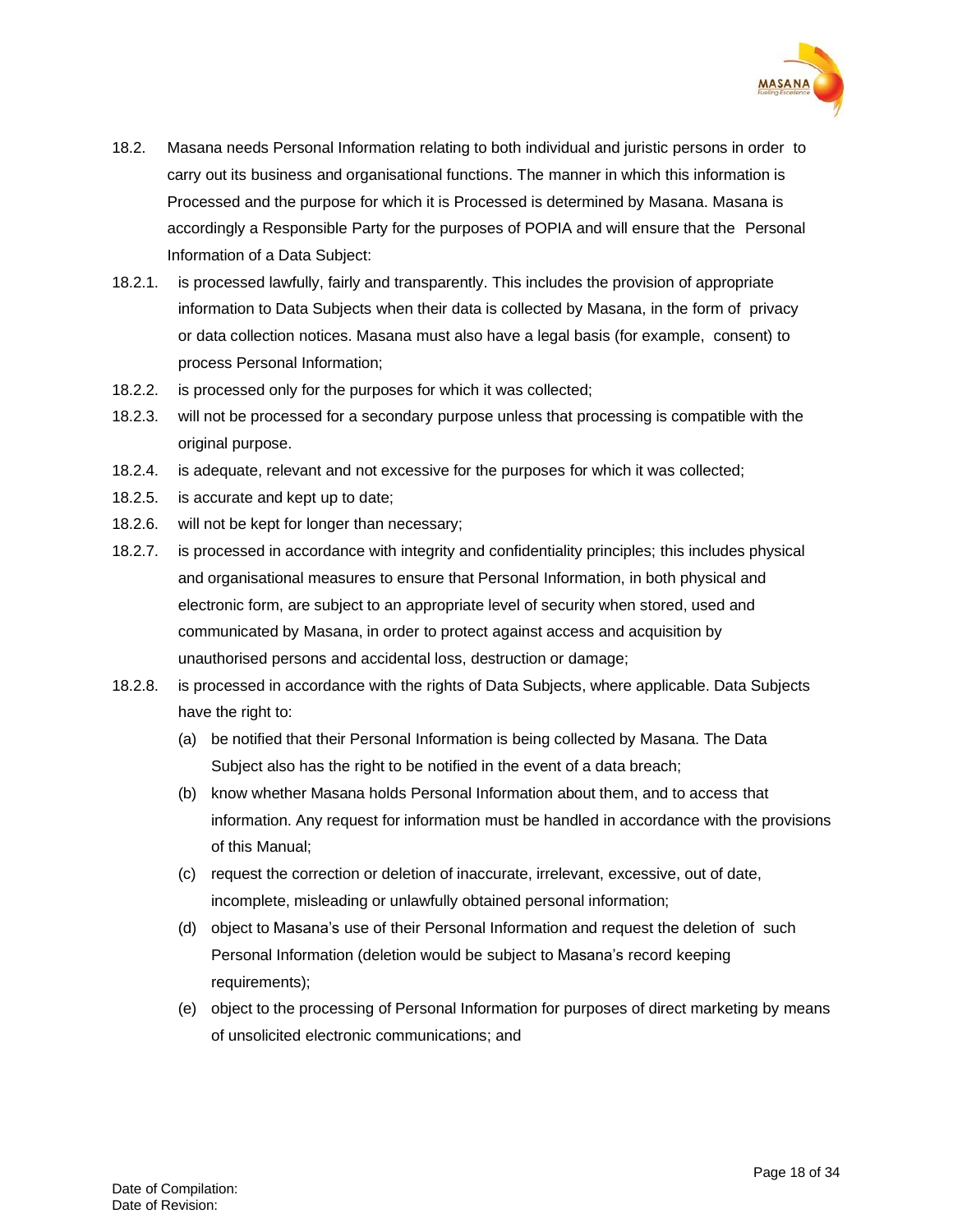

(f) complain to the Information Regulator regarding an alleged infringement of any of the rights protected under POPI and to institute civil proceedings regarding the alleged noncompliance with the protection of his, her or its personal information.

#### *18.3. Purpose of the Processing of Personal Information by the Company*

As outlined above, Personal Information may only be processed for a specific purpose. The purposes for which Masana processes or will process Personal Information is set out in Part 1 of Appendix 2.

# *18.4. Categories of Data Subjects and Personal Information/special Personal Information relating thereto*

As per section 1 of POPI, a Data Subject may either be a natural or a juristic person. Part 2 of Appendix 2 sets out the various categories of Data Subjects that Masana Processes Personal Information on and the types of Personal Information relating thereto.

#### *18.5. Recipients of Personal Information*

Part 3 of Appendix 2 outlines the recipients to whom Masana may provide a Data Subjects Personal Information to.

## *18.6. Cross-border flows of Personal Information*

- 18.6.1. Section 72 of POPIA provides that Personal Information may only be transferred out of the Republic of South Africa if the:
	- a. recipient country can offer such data an "adequate level" of protection. This means that its data privacy laws must be substantially similar to the Conditions for Lawful Processing as contained in POPI; or
	- b. Data Subject consents to the transfer of their Personal Information; or
	- c. transfer is necessary for the performance of a contractual obligation between the Data Subject and the Responsible Party; or
	- d. transfer is necessary for the performance of a contractual obligation between the Responsible Party and a third party, in the interests of the Data Subject; or
	- e. the transfer is for the benefit of the Data Subject, and it is not reasonably practicable to obtain the consent of the Data Subject, and if it were, the Data Subject, would in all likelihood provide such consent.
- 18.6.2. Part 4 of Appendix 2 sets out the planned cross-border transfers of Personal Information and the condition from above that applies thereto.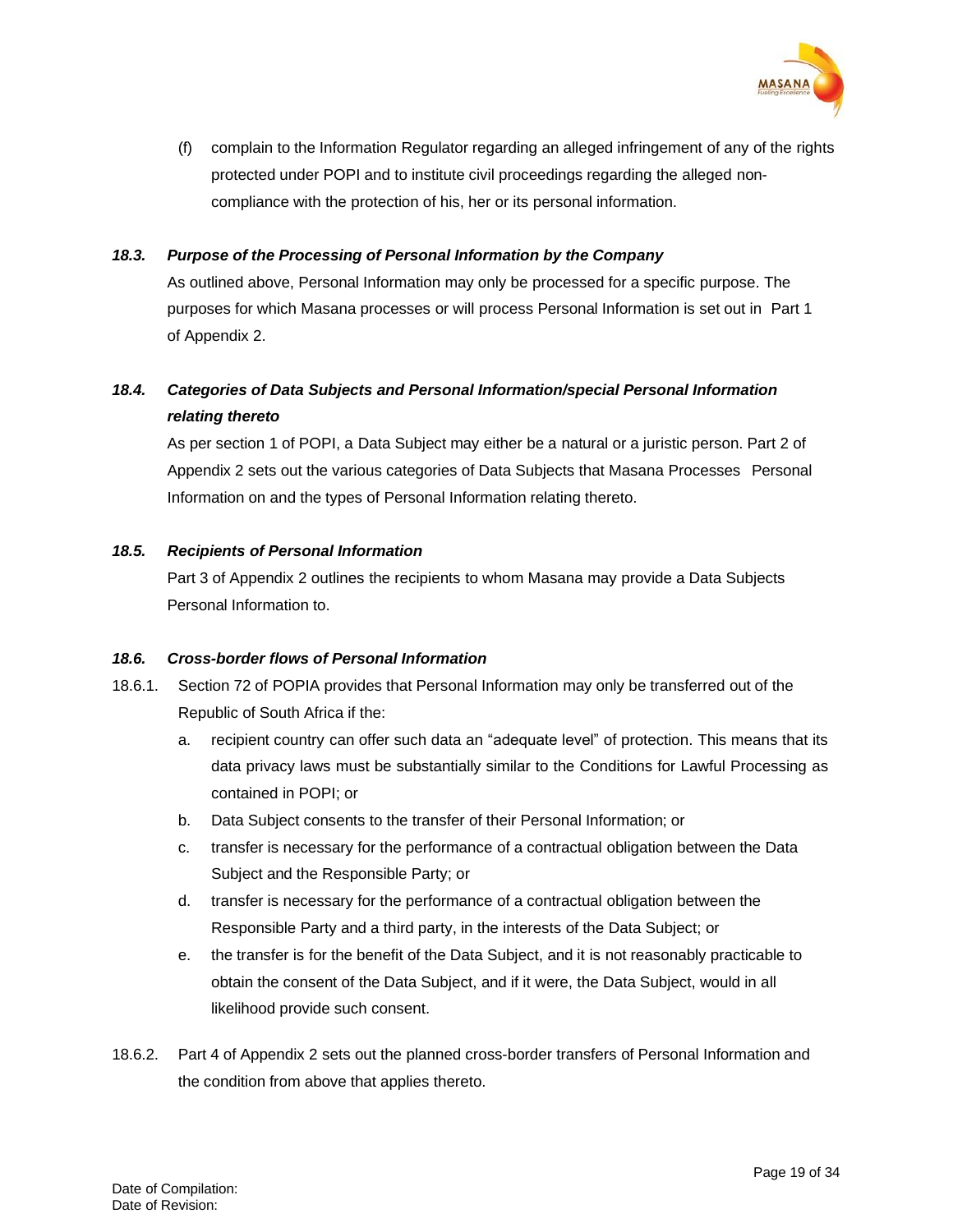

# *18.7. Description of information security measures to be implemented by Masana*

Part 5 of Appendix 2 sets out the types of security measures to be implemented by Masana in order to ensure that Personal Information is respected and protected. A preliminary assessment of the suitability of the information security measures implemented or to be implemented by Masana may be conducted in order to ensure that the Personal Information that is processed by Masana is safeguarded and Processed in accordance with the Conditions for Lawful Processing.

# *18.8. Objection to the Processing of Personal Information by a Data Subject*

Section 11 (3) of POPI and regulation 2 of the POPIA Regulations provides that a Data Subject may, at any time object to the Processing of his/her/its Personal Information in the prescribed form attached to this manual as Appendix 3 subject to exceptions contained in POPIA.

# *18.9. Request for correction or deletion of Personal Information*

Section 24 of POPI and regulation 3 of the POPI Regulations provides that a Data Subject may request for their Personal Information to be corrected/deleted in the prescribed form attached as Appendix 4 to this Manual

#### <span id="page-19-0"></span>**19. Availability and Updating of the PAIA Manual**

#### 19.1. Regulation Number R.187 of 15 February 2002

- 19.1.1. This PAIA Manual is made available in terms of Regulation Number R.187 of 15 February 2002. Masana will update this PAIA Manual at such intervals as may be deemed necessary.
- 19.1.2. This PAIA Manual of Masana is available to view at its premises and on its website.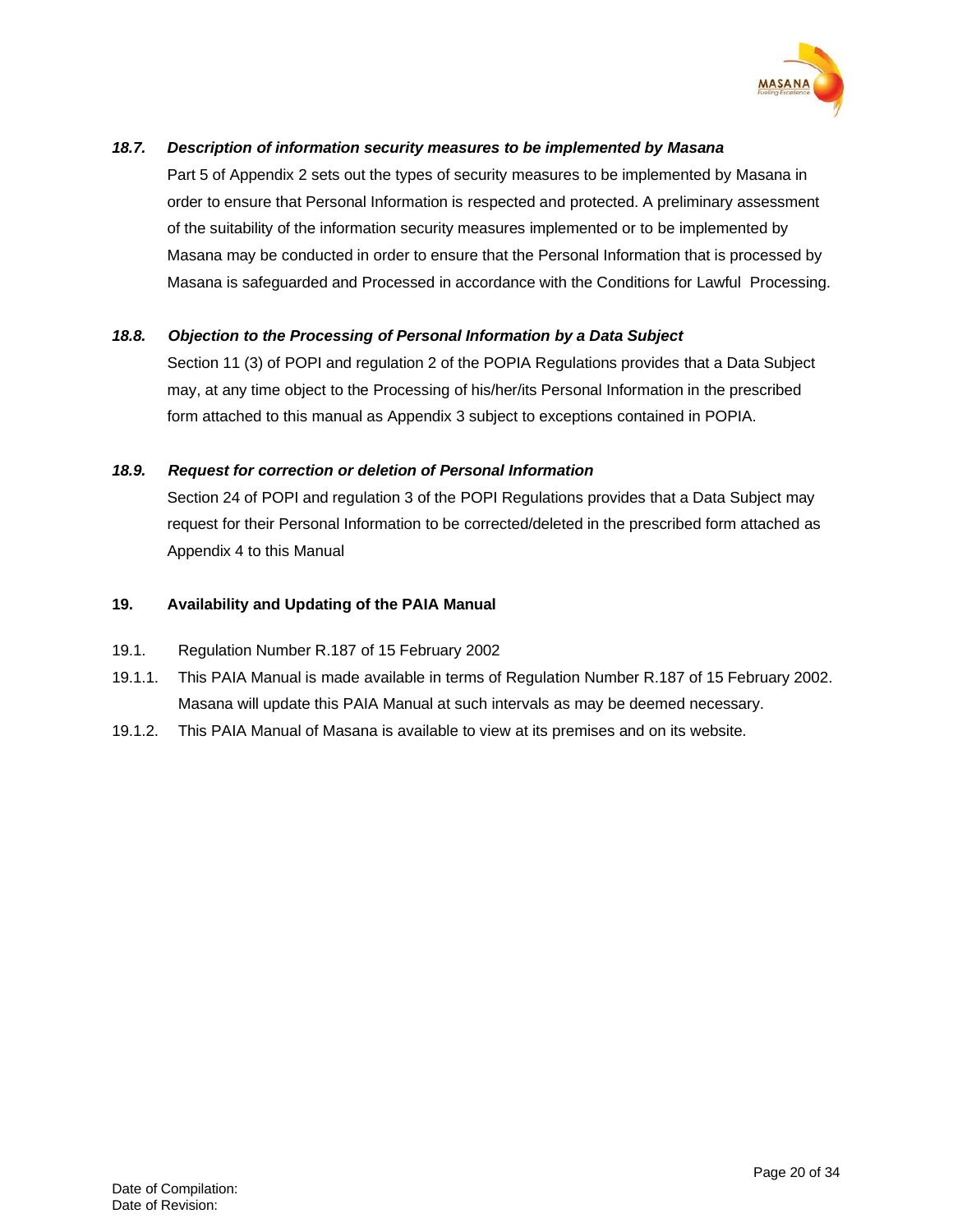

# <span id="page-20-0"></span>**Appendix 1: Access Request Form**



J752

# REPUBLIC OF SOUTH AFRICA

# FORM C

# REQUEST FOR ACCESS TO RECORD OF PRIVATE BODY

(Section 53(1) of the Promotion of Access to Information Act, 2000 (Act No. 2 of 2000))

[Regulation 10]

A. Particulars of private body

The Head:

B. Particulars of person requesting access to the record

(a) The particulars of the person who requests access to the record must be given below.

(b) The address and/or fax number in the Republic to which the information is to be sent must be given.

(c) Proof of the capacity in which the request is made, if applicable, must be attached.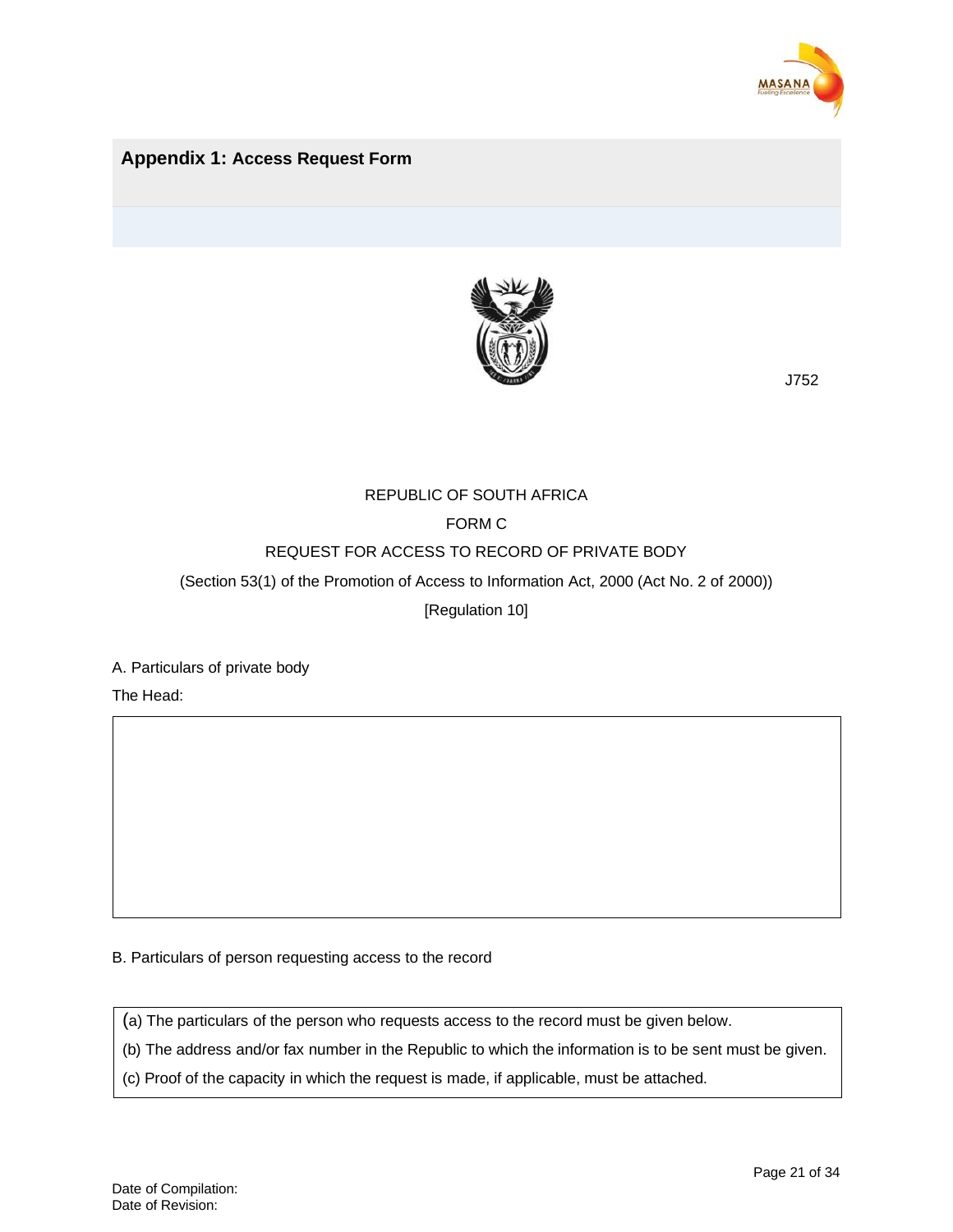

| Full names and surname: |  |  |  |             |  |  |  |
|-------------------------|--|--|--|-------------|--|--|--|
| Identity number:        |  |  |  |             |  |  |  |
| Postal address:         |  |  |  |             |  |  |  |
| Telephone number:       |  |  |  | Fax number: |  |  |  |
| E-mail address:         |  |  |  |             |  |  |  |

Capacity in which request is made, when made on behalf of another person:

C. Particulars of person on whose behalf request is made

This section must be completed ONLY if a request for information is made on behalf of another person

| Full names and surname: |  |  |  |  |  |  |  |
|-------------------------|--|--|--|--|--|--|--|
| Identity number:        |  |  |  |  |  |  |  |

D. Particulars of record

(a) Provide full particulars of the record to which access is requested, including the reference number if that is known to you, to enable the record to be located.

(b) If the provided space is inadequate, please continue on a separate folio and attach it to this form. The requester must sign all the additional folios.

1. Description of record or relevant part of the record: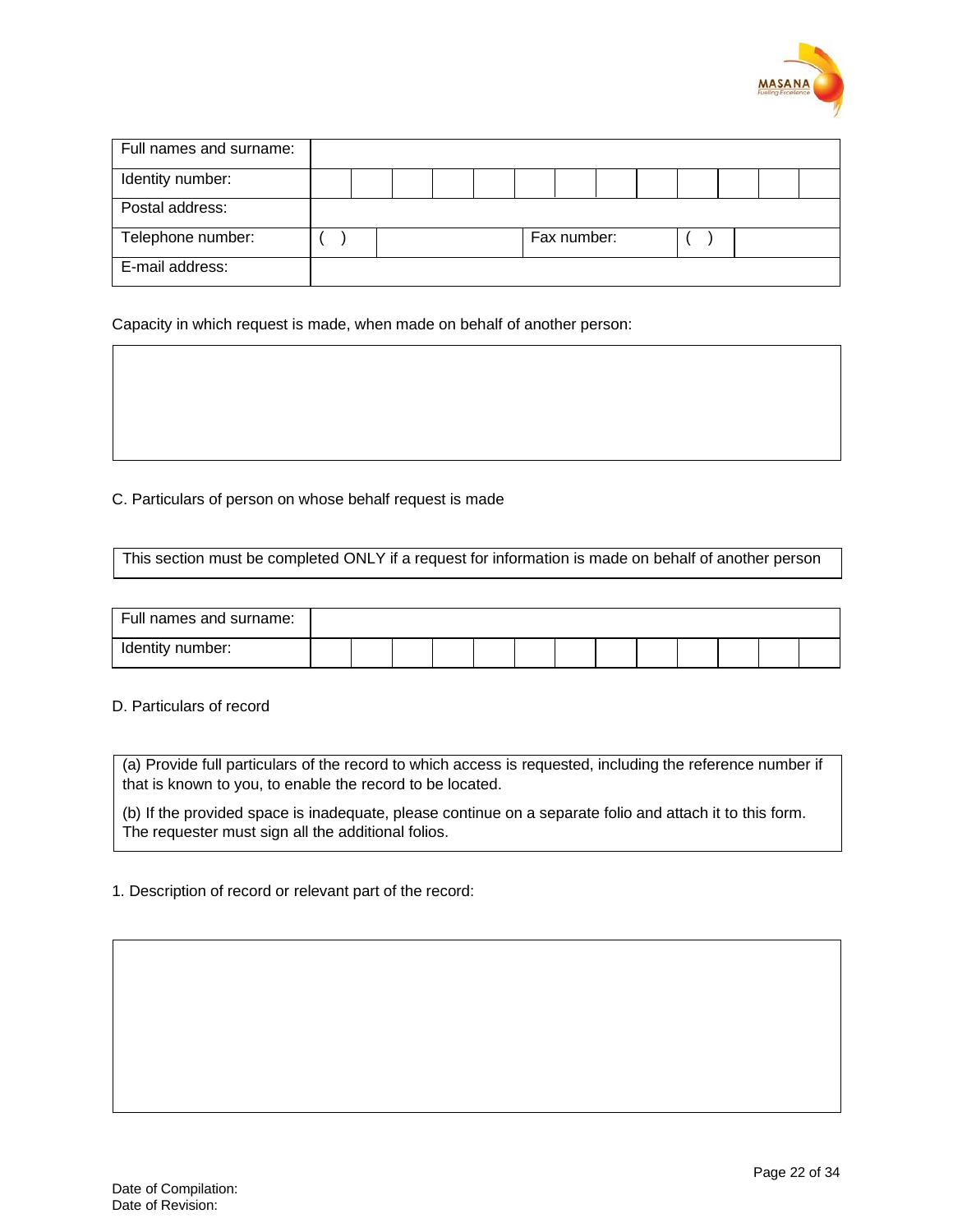

2. Reference number, if available:

# 3. Any further particulars of record:

# E. Fees

(a) A request for access to a record, other than a record containing personal information about yourself, will be processed only after a request fee has been paid.

(b) You will be notified of the amount required to be paid as the request fee.

(c) The fee payable for access to a record depends on the form in which access is required and the reasonable time required to search for and prepare a record.

(d) If you qualify for exemption of the payment of any fee, please state the reason for exemption.

Reason for exemption from payment of fees: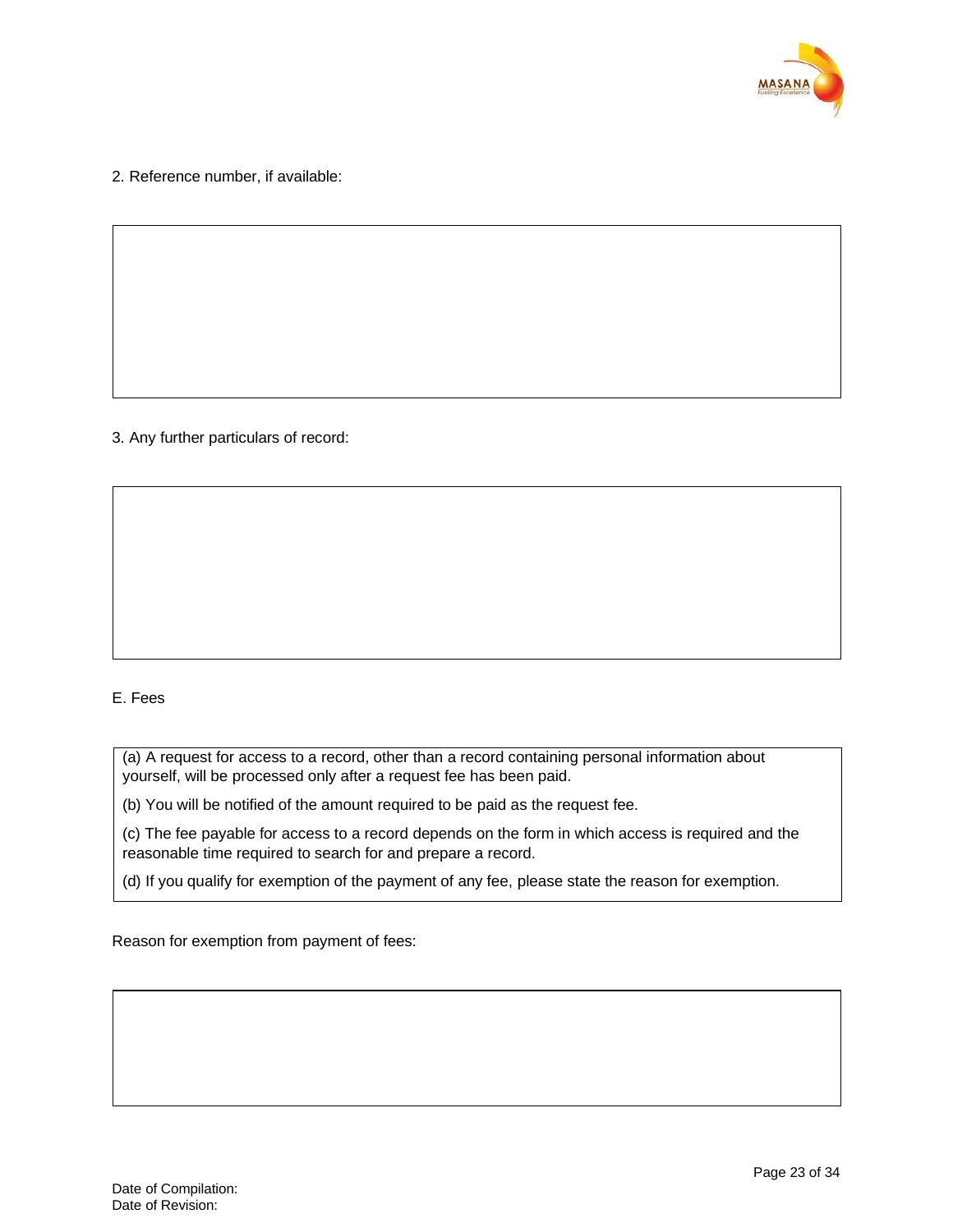

#### F. Form of access to record

If you are prevented by a disability to read, view or listen to the record in the form of access provided for in 1 to 4 below, state your disability and indicate in which form the record is required.

| Disability:                         | Form in which record is required: |  |
|-------------------------------------|-----------------------------------|--|
|                                     |                                   |  |
|                                     |                                   |  |
| Mark the appropriate box with an X. |                                   |  |
| NOTES:                              |                                   |  |

(a) Compliance with your request for access in the specified form may depend on the form in which the record is available.

(b) Access in the form requested may be refused in certain circumstances. In such a case you will be informed if access will be granted in another form.

(c) The fee payable for access to the record, if any, will be determined partly by the form in which access is requested.

| 1. If the record is in written or printed form:                                                          |                                                 |  |                                                                  |  |                                                                    |
|----------------------------------------------------------------------------------------------------------|-------------------------------------------------|--|------------------------------------------------------------------|--|--------------------------------------------------------------------|
|                                                                                                          | copy of record*                                 |  | inspection of record                                             |  |                                                                    |
|                                                                                                          |                                                 |  |                                                                  |  |                                                                    |
| 2. If record consists of visual images - (this includes photographs, slides, video recordings, computer- |                                                 |  |                                                                  |  |                                                                    |
| generated images, sketches, etc.):                                                                       |                                                 |  |                                                                  |  |                                                                    |
|                                                                                                          | view the images                                 |  | copy of the images*                                              |  | transcription of<br>the images*                                    |
| 3. If record consists of recorded words or information which can be reproduced in sound:                 |                                                 |  |                                                                  |  |                                                                    |
|                                                                                                          | listen to the<br>soundtrack (audio<br>cassette) |  | transcription of<br>soundtrack* (written<br>or printed document) |  |                                                                    |
| 4. If record is held on computer or in an electronic or machine-readable form:                           |                                                 |  |                                                                  |  |                                                                    |
|                                                                                                          | printed copy of<br>record*                      |  | printed copy of<br>information derived<br>from the record*       |  | copy in computer<br>readable form*<br>(stiffy or compact)<br>disc) |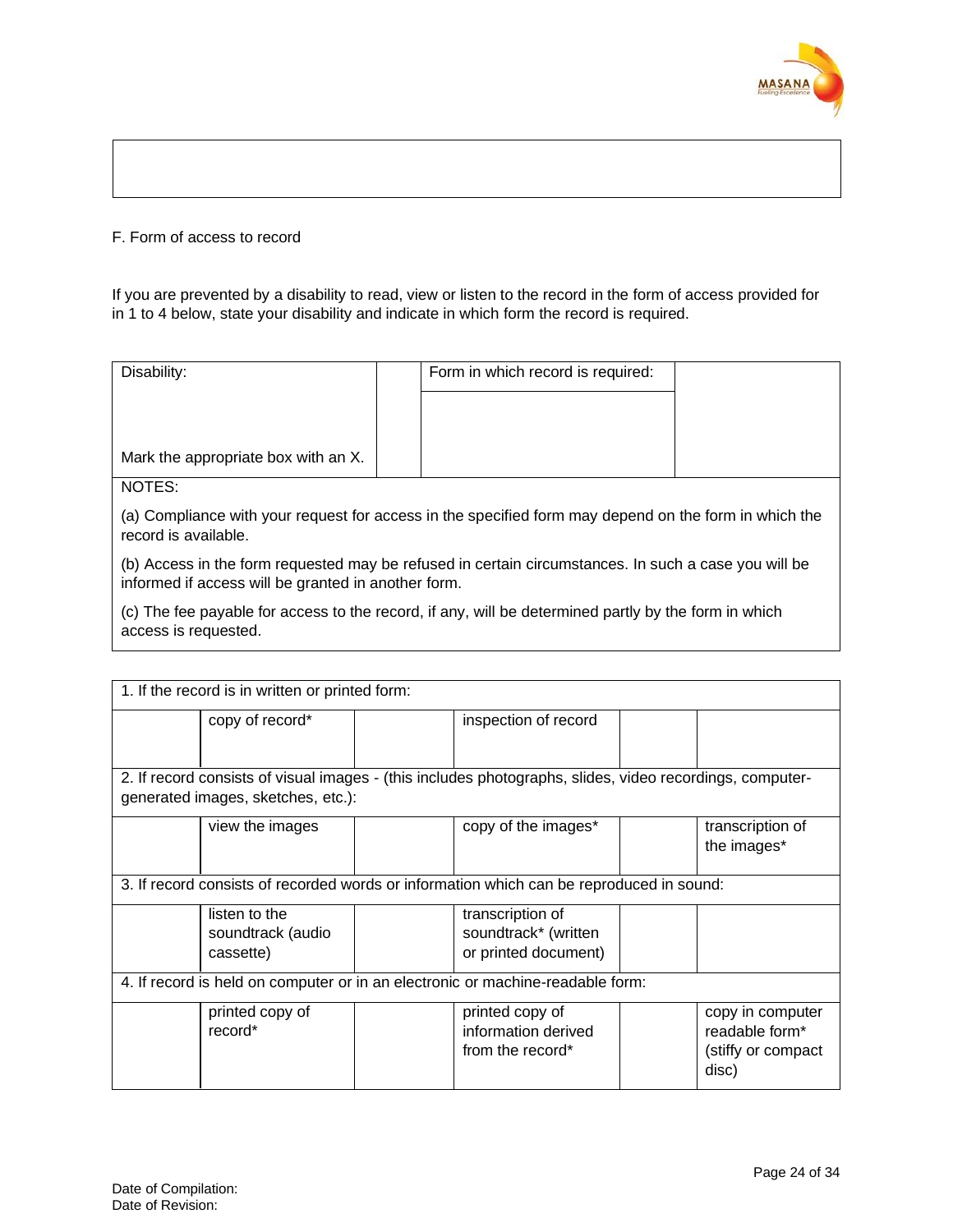

| *If you requested a copy or transcription of a record (above), do you wish the copy | l Yes | No. |
|-------------------------------------------------------------------------------------|-------|-----|
| or transcription to be posted to you? Postage is payable.                           |       |     |

G. Particulars of right to be exercised or protected

If the provided space is inadequate, please continue on a separate folio and attach it to this form. The requester must sign all the additional folios.

1. Indicate which right is to be exercised or protected:

2. Explain why the record requested is required for the exercise or protection of the aforementioned right:

#### H. Notice of decision regarding request for access

You will be notified in writing whether your request has been approved / denied. If you wish to be informed in another manner, please specify the manner and provide the necessary particulars to enable compliance with your request.

How would you prefer to be informed of the decision regarding your request for access to the record?

Signed at ………………………… this day ………..………… of …………………… year……………..………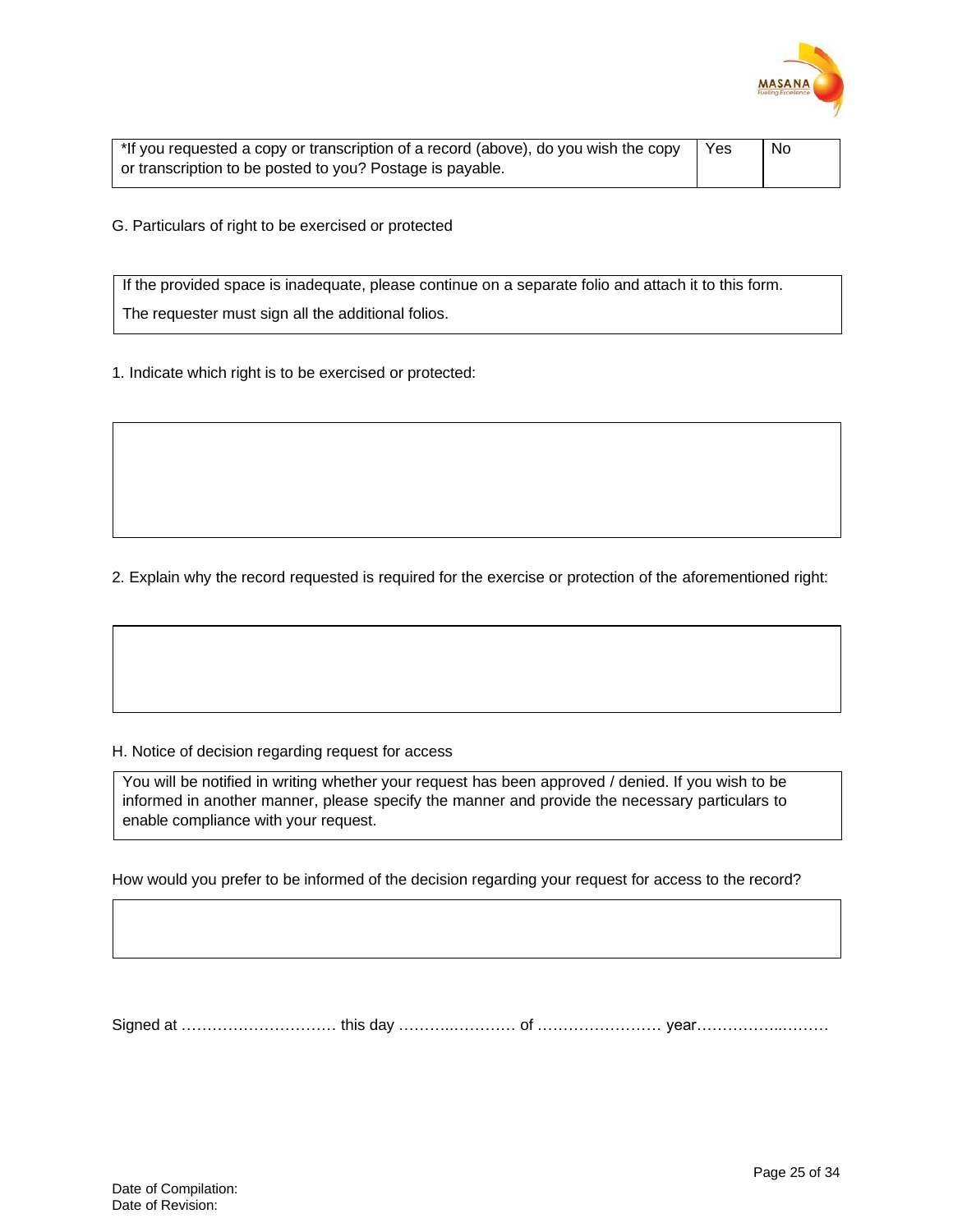

………………………………………………………………..

Signature of Requester /

Person on Whose Behalf Request is Made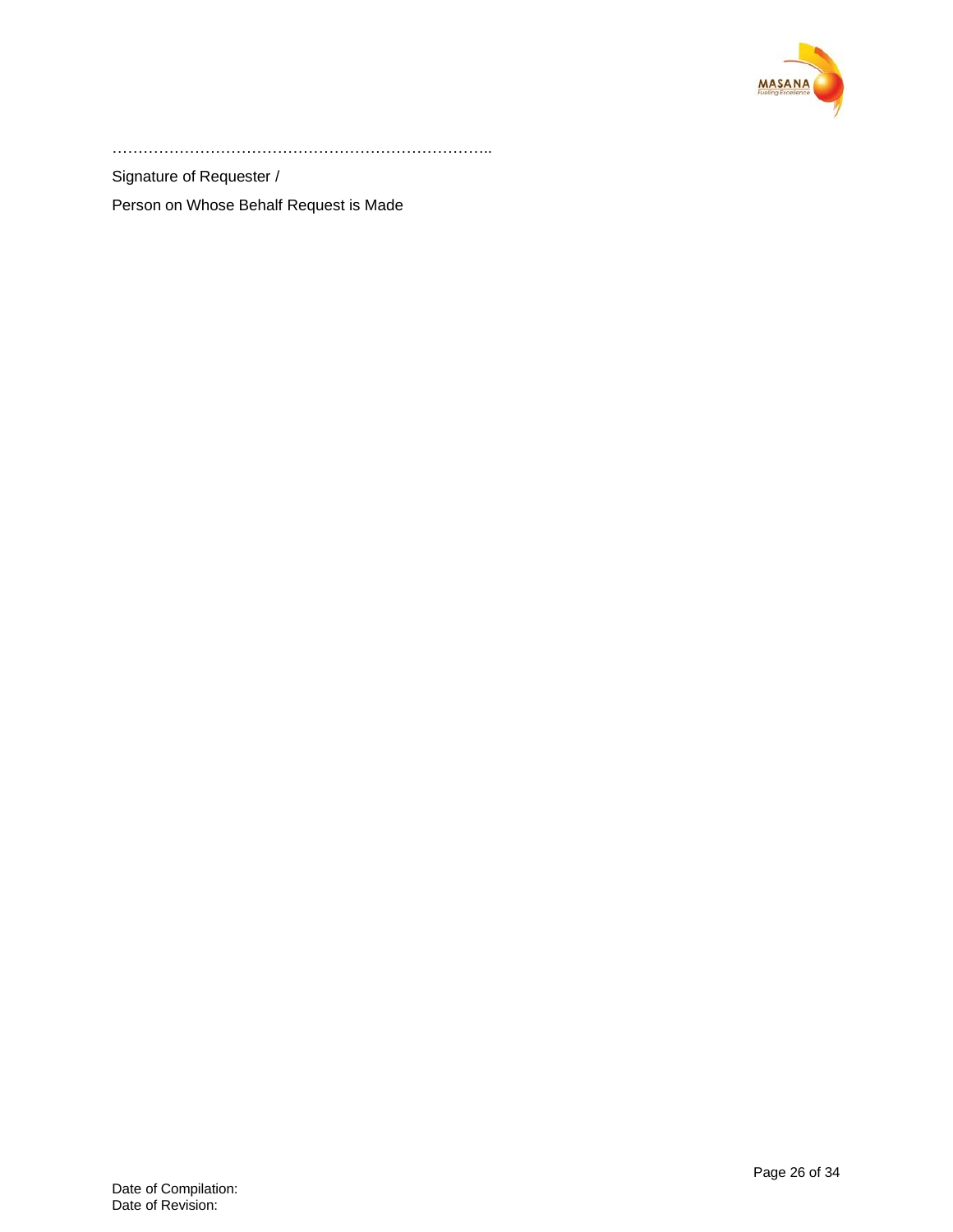

# <span id="page-26-0"></span>**Appendix 2: Part 1 - Processing of Personal Information in Accordance with POPI**

#### **For customers:**

- a. Performing duties in terms of any agreement with customers
- b. Make, or assist in making, credit decisions about customers
- c. Operate and manage customers' accounts and manage any application, agreement or correspondence customers may have with Masana
- d. Communicating (including direct marketing) with customers by email, SMS, letter, telephone or in any other way about Masana's products and services, unless customers indicate otherwise
- e. To form a view of customers as individuals and to identify, develop or improve products, that may be of interest to customers
- f. Carrying out market research, business and statistical analysis
- g. Performing other administrative and operational purposes including the testing of systems
- h. Recovering any debt customers may owe to Masana
- i. Complying with Masana's regulatory and other obligations
- j. Any other reasonably required purpose relating to Masana business

#### **For prospective customers:**

- a. Verifying and updating information
- b. Pre-scoring
- c. Direct marketing
- d. Any other reasonably required purpose relating to the processing of a prospect's personal information reasonably related to Masana's business.

#### **For employees:**

- a. The same purposes as for customers (above)
- b. Verification of applicant employees' information during recruitment process
- c. General matters relating to employees:
	- i. Pension
	- ii. Medical aid
	- iii. Payroll
	- iv. Disciplinary action
	- v. Training
- d. Any other reasonably required purpose relating to the employment or possible employment relationship.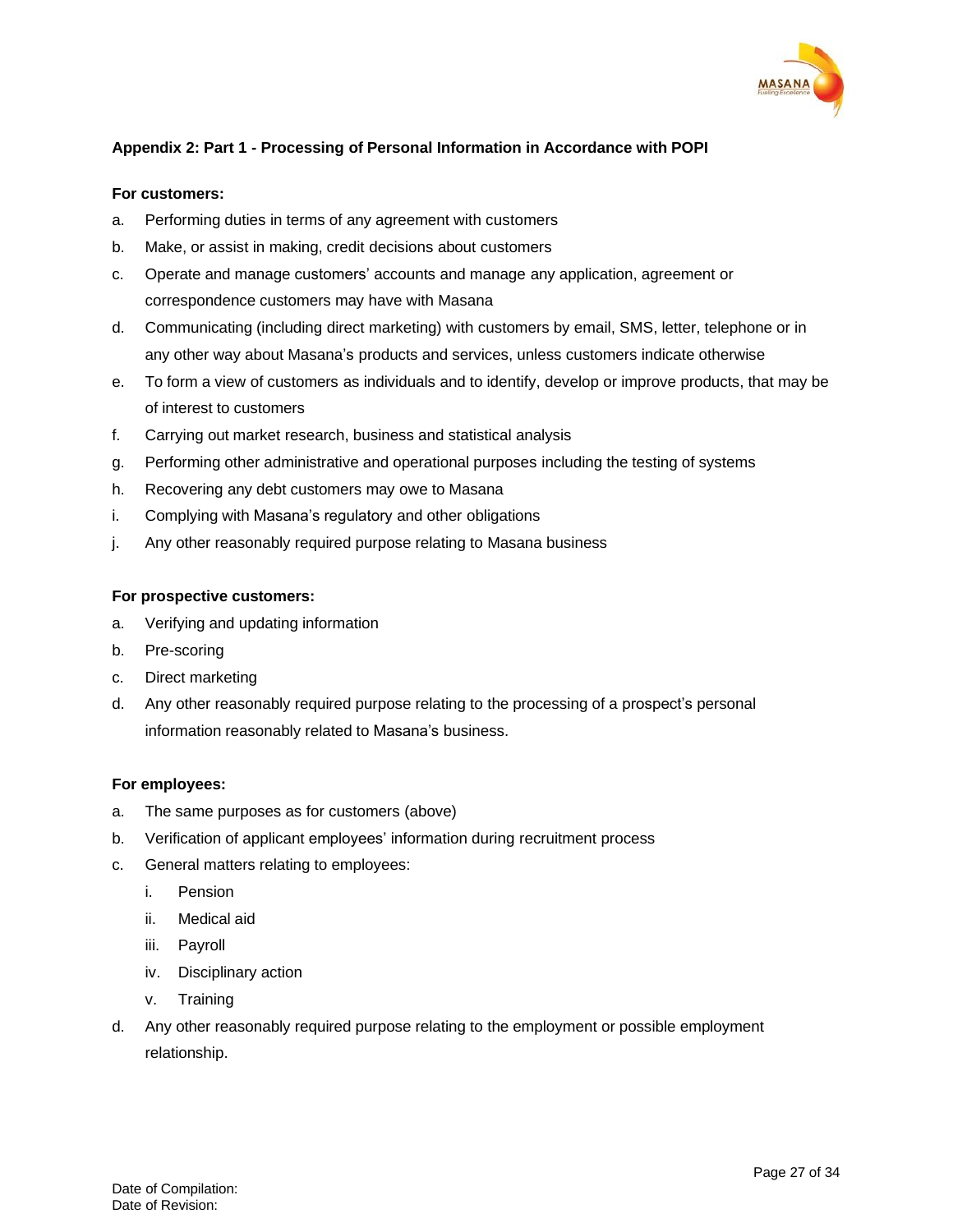

# **For vendors /suppliers /other businesses:**

- a. Verifying information and performing checks;
- b. Purposes relating to the agreement or business relationship or possible agreement or business relationships between the parties;
- c. Payment of invoices;
- d. Complying with Masana's regulatory and other obligations; and
- e. Any other reasonably required purpose relating to Masana business.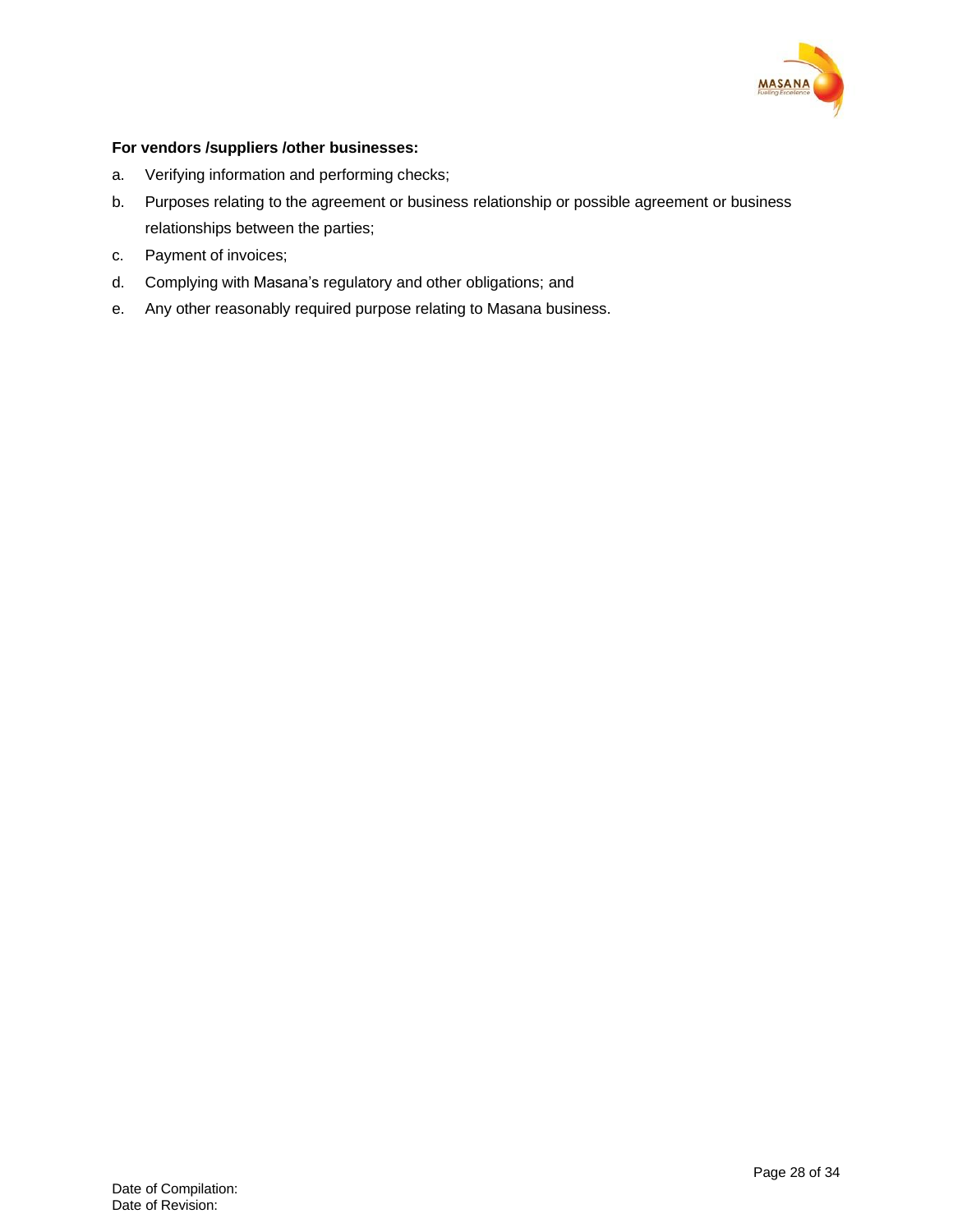

# <span id="page-28-0"></span>**Appendix 2: Part 2 - Categories of Data Subjects and Categories of Personal Information relating thereto**

#### **Employees**

- a. Name and contact details
- b. Identity number and identity documents including passports
- c. Employment history and references
- d. Banking and financial details
- e. Details of payments to third parties (deductions from salary)
- f. Employment contracts
- g. Employment equity plans
- h. Medical aid records
- i. Pension Fund records
- j. Remuneration/salary records
- k. Performance appraisals
- l. Disciplinary records
- m. Leave records
- n. Training records

# **Customers and prospective customers (which may include employees)**

- a. Postal and/or street address
- b. title and name
- c. contact numbers and/or e-mail address
- d. ethnic group
- e. employment history
- f. age
- g. gender
- h. marital status
- i. nationality
- j. language
- k. financial information
- l. identity or passport number
- m. browsing habits and click patterns on Masana websites.

#### **Vendors /suppliers /other businesses:**

- a. Name and contact details
- b. Identity and/or company information and directors' information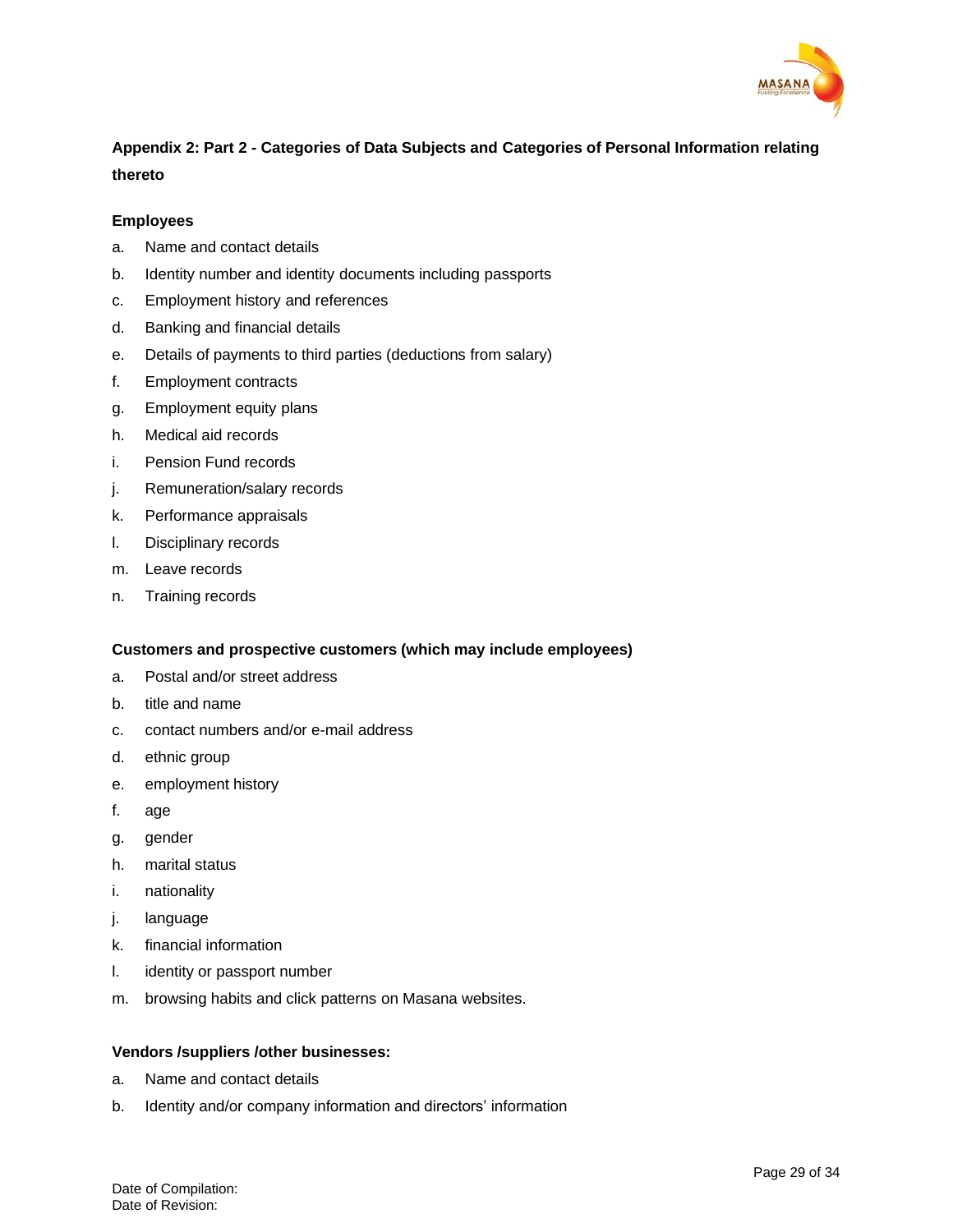

- c. Banking and financial information
- d. Information about products or services
- e. Other information not specified, reasonably required to be processed for business operations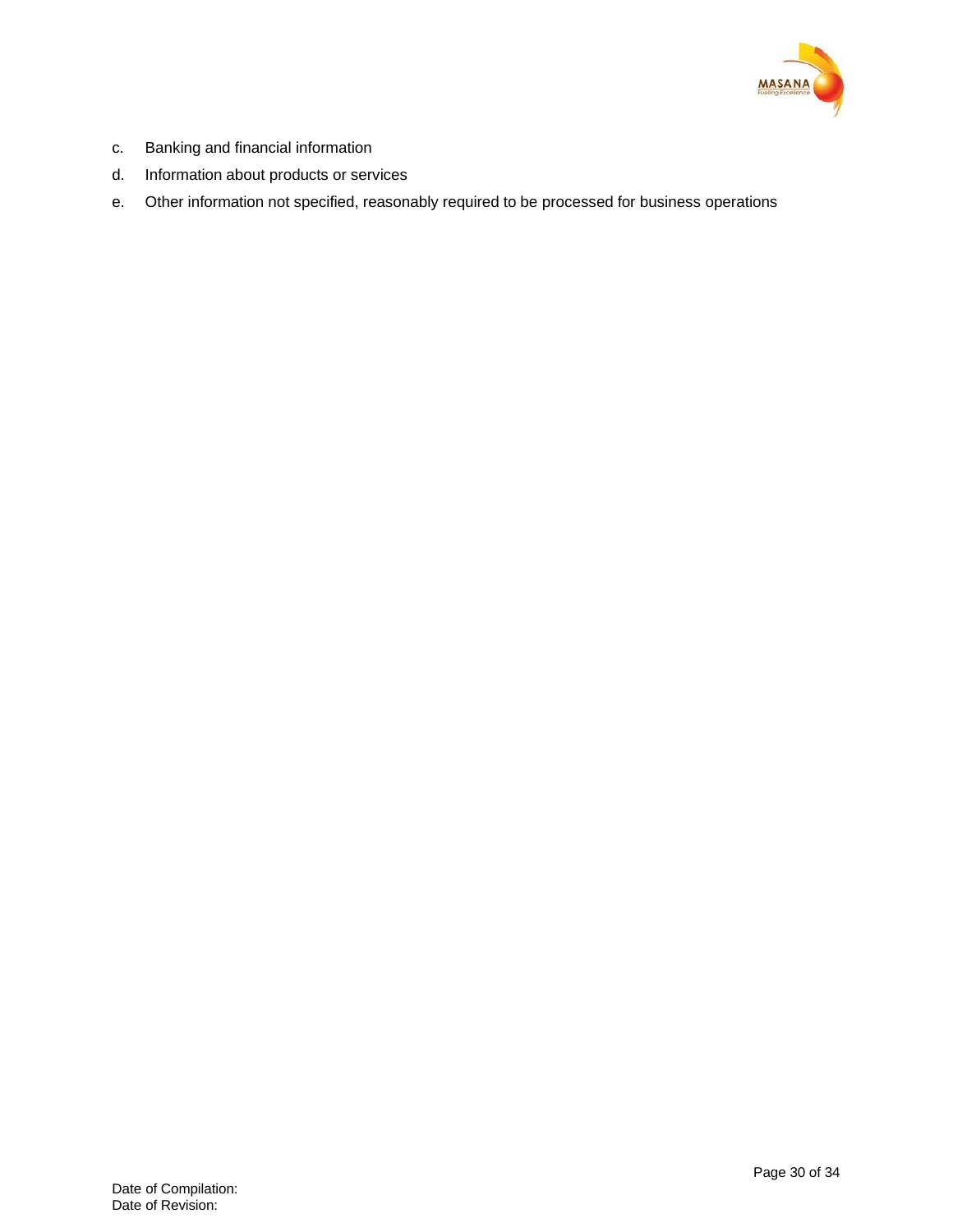

# <span id="page-30-0"></span>**Appendix 2: Part 3 - Recipients of Personal Information**

- a. Any firm, organisation or person that Masana uses to collect payments and recover debts or to provide a service on its behalf;
- b. Any firm, organisation or person that/who provides Masana with products or services;
- c. Any payment system Masana uses;
- d. Regulatory and governmental authorities or ombudsmen, or other authorities, including tax authorities, where Masana has a duty to share information;
- e. Third parties to whom payments are made on behalf of employees;
- f. Financial institutions from whom payments are received on behalf of data subjects;
- g. Any other operator not specified;
- h. Employees, contractors and temporary staff; and
- i. Agents.

# <span id="page-30-1"></span>**Appendix 2: Part 4 – Cross border transfers of Personal Information**

Personal Information may be transmitted transborder to Masana's suppliers in other countries, and Personal Information may be stored in data servers hosted outside South Africa, which may not have adequate data protection laws. Masana will endeavour to ensure that its dealers and suppliers will make all reasonable efforts to secure said data and Personal Information.

# <span id="page-30-2"></span>**Appendix 2: Part 5 – Description of information security measures**

Masana undertakes to institute and maintain the data protection measures to accomplish the following objectives outlined below. The details given are to be interpreted as examples of how to achieve an adequate data protection level for each objective. Masana may use alternative measures and adapt to technological security development, as needed, provided that the objectives are achieved.

#### *1. Access Control of Persons*

Masana shall implement suitable measures in order to prevent unauthorized persons from gaining access to the data processing equipment where the data are processed.

#### *2. Data Media Control*

Masana undertakes to implement suitable measures to prevent the unauthorized manipulation of media, including reading, copying, alteration or removal of the data media used by Masana and containing personal data of Customers.

# *3. Data Memory Control*

Masana undertakes to implement suitable measures to prevent unauthorized input into data memory and the unauthorised reading, alteration or deletion of stored data.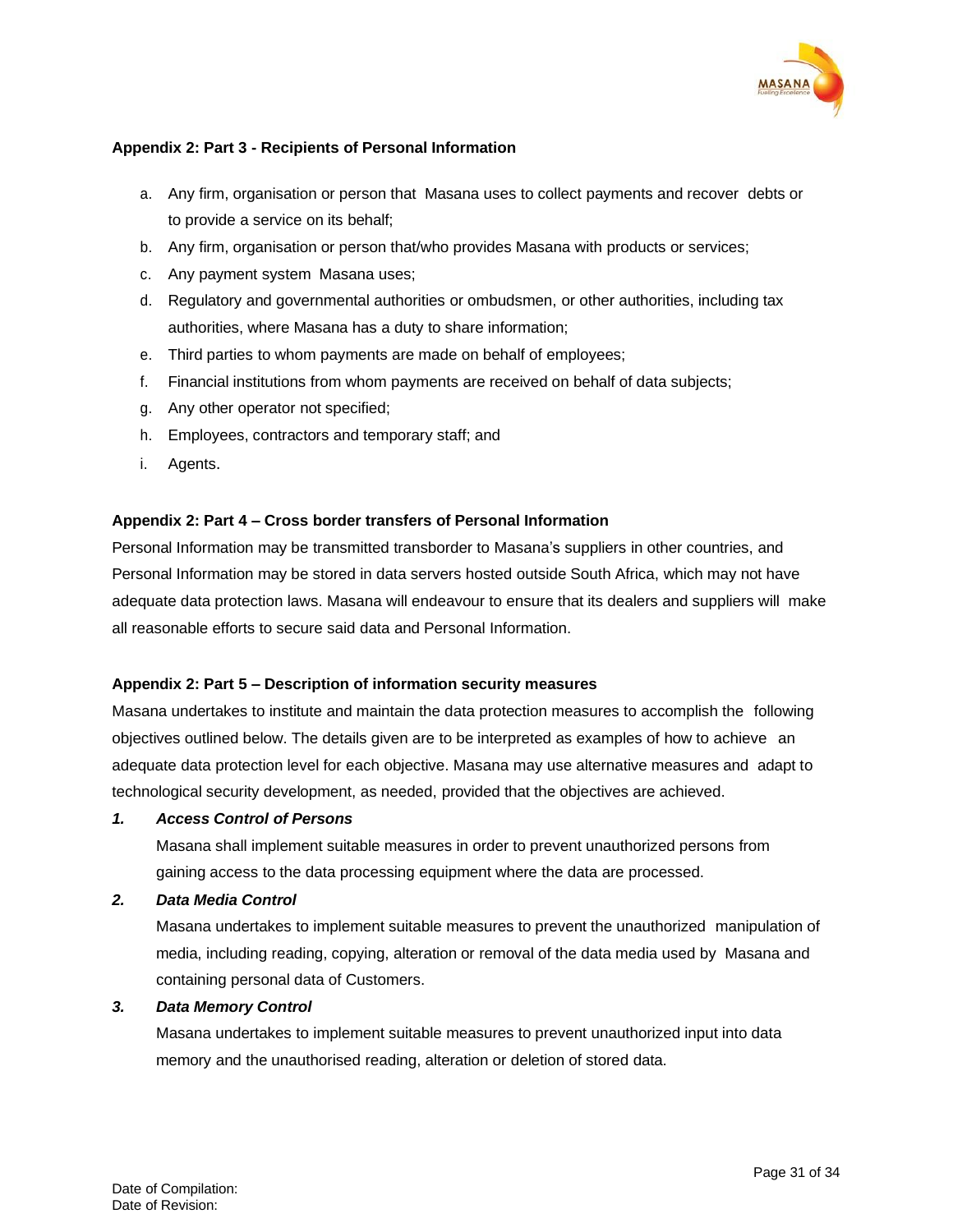

# *4. User Control*

Masana shall implement suitable measures to prevent its data processing systems from being used by unauthorised persons by means of data transmission equipment.

# *5. Access Control to Data*

Masana represents that the persons entitled to use Masana's data processing system are only able to access the data within the scope and to the extent covered by their respective access permissions (authorisation).

#### *6. Transmission Control*

Masana shall be obliged to enable the verification and tracing of the locations / destinations to which the personal information is transferred by utilization of Masana's data communication equipment / devices.

# *7. Transport Control*

Masana shall implement suitable measures to prevent Personal Information from being read, copied, altered or deleted by unauthorized persons during the transmission thereof or during the transport of the data media.

#### *8. Organisation Control*

Masana shall maintain its internal organisation in a manner that meets the requirements of this Manual.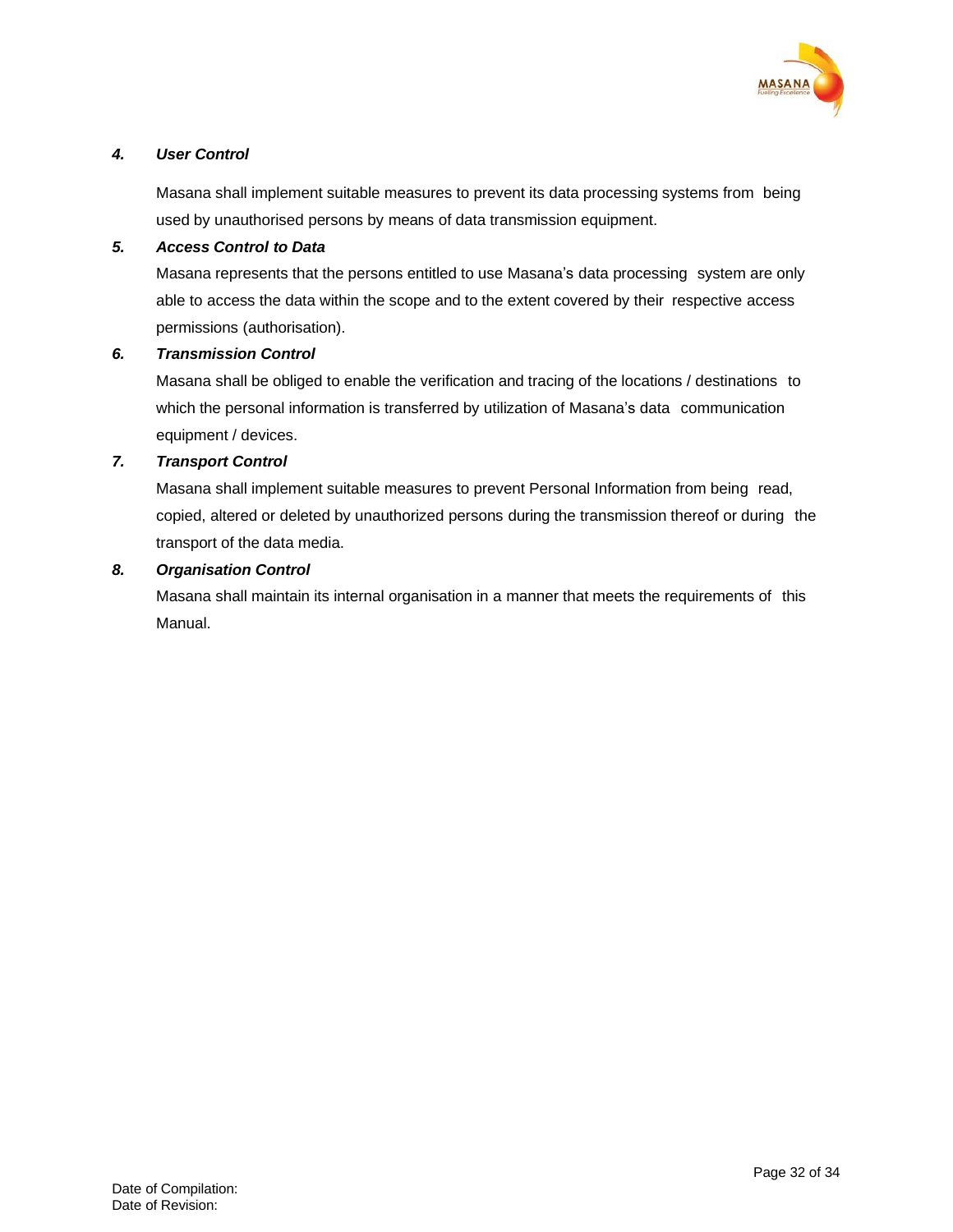

# <span id="page-32-0"></span>**Appendix 3: Objection to the Processing of Personal Information in terms of Section 11(3) of the Protection of Personal Information Act, 2013**

#### **Regulations Relating to The Protection of Personal Information, 2018**

#### **Note:**

- 1 Affidavits or other documentary evidence as applicable in support of the objection may be attached.
- 2 If the space provided for in this Form is inadequate, submit information as an Annexure to this Form and sign each page.
- 3 Complete as is applicable

| A                                                        | <b>DETAILS OF DATA SUBJECT</b>                                                                                             |
|----------------------------------------------------------|----------------------------------------------------------------------------------------------------------------------------|
| Name(s) and surname/ registered name<br>of data subject: |                                                                                                                            |
| Unique Identifier/ Identity Number                       |                                                                                                                            |
| Residential, postal or business address:                 |                                                                                                                            |
| Contact number(s):                                       |                                                                                                                            |
| Fax number / E-mail address:                             |                                                                                                                            |
| B                                                        | <b>DETAILS OF RESPONSIBLE PARTY</b>                                                                                        |
| Name(s) and surname/ registered name<br>of data subject: |                                                                                                                            |
| Residential, postal or business address:                 |                                                                                                                            |
| Contact number(s):                                       |                                                                                                                            |
| Fax number / E-mail address:                             |                                                                                                                            |
| C                                                        | <b>REASONS FOR OBJECTION IN TERMS OF SECTION</b><br>11(1)(d) to (f) (Please provide detailed reasons for<br>the objection) |
|                                                          |                                                                                                                            |

**Signed at ...................................... this ....... day of ..................20…**

**............................................................**

**Signature of data subject/designated person**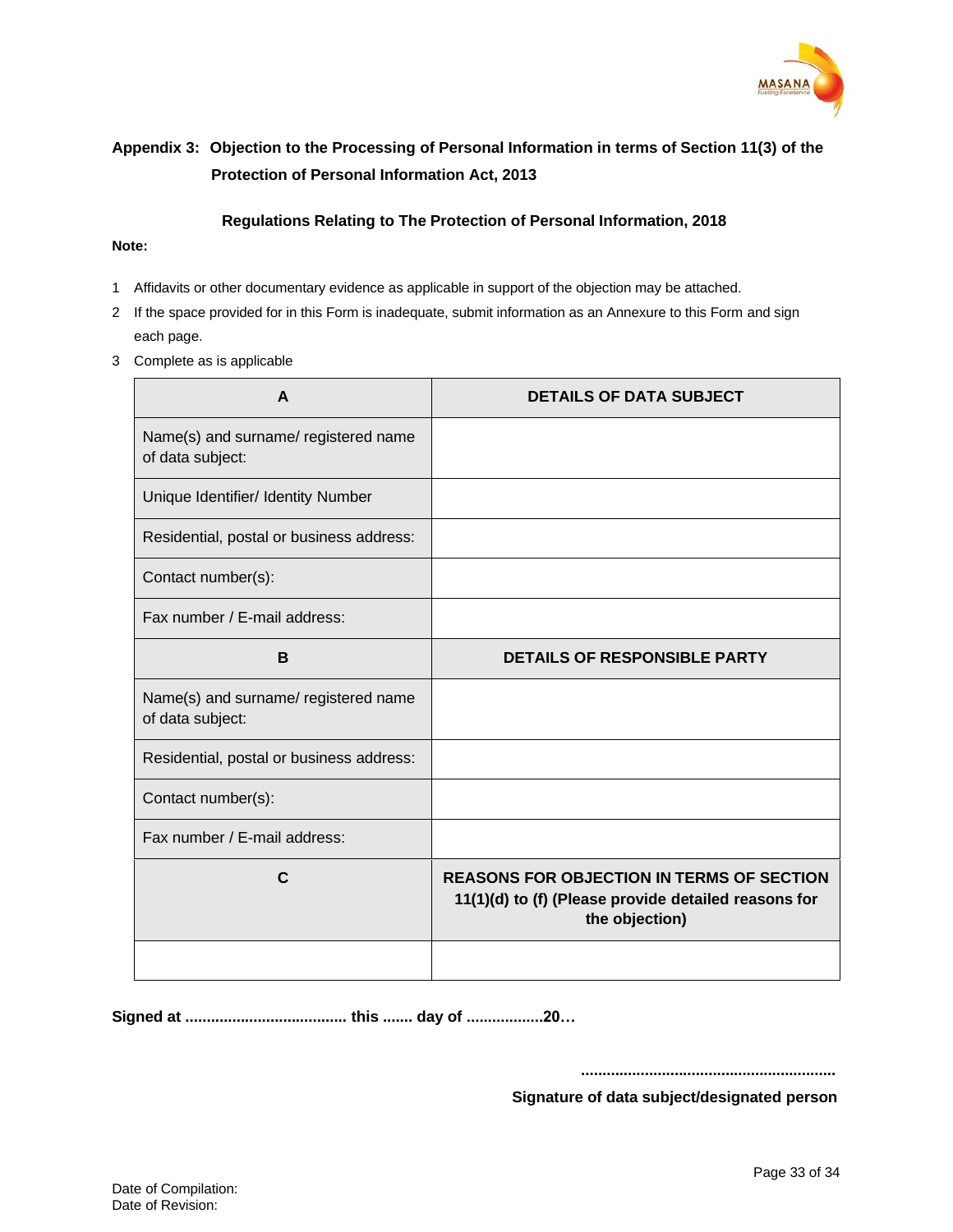

# <span id="page-33-0"></span>**Appendix 4: Request for Correction or Deletion of Personal Information or Destroying or Deletion of Record of Personal Information in terms of Section 24(1) of the Protection of Personal Information Act, 2013**

**Regulations Relating to the Protection of Personal Information, 2018**

[Regulation 3]

# **Note:**

- 1. Affidavits or other documentary evidence as applicable in support of the request may be attached.
- 2. If the space provided for in this Form is inadequate, submit information as an Annexure to this Form and sign each page.
- 3. Complete as is applicable.

Mark the appropriate box with an "x".

Request for:

Correction or deletion of the personal information about the data subject which is in possession or under the control of the responsible party.

Destroying or deletion of a record of personal information about the data subject which is in possession or under the control of the responsible party and who is no longer authorised to retain the record of information

| A                                                        | <b>Details of Data Subject</b>      |
|----------------------------------------------------------|-------------------------------------|
| Name(s) and surname/ registered name of data<br>subject: |                                     |
| Unique Identifier/ Identity Number                       |                                     |
| Residential, postal or business address:                 |                                     |
| Contact number(s):                                       |                                     |
| Fax number / E-mail address:                             |                                     |
| B                                                        | <b>DETAILS OF RESPONSIBLE PARTY</b> |
| Name(s) and surname/ registered name of data<br>subject: |                                     |
| Residential, postal or business address:                 |                                     |
| Contact number(s):                                       |                                     |